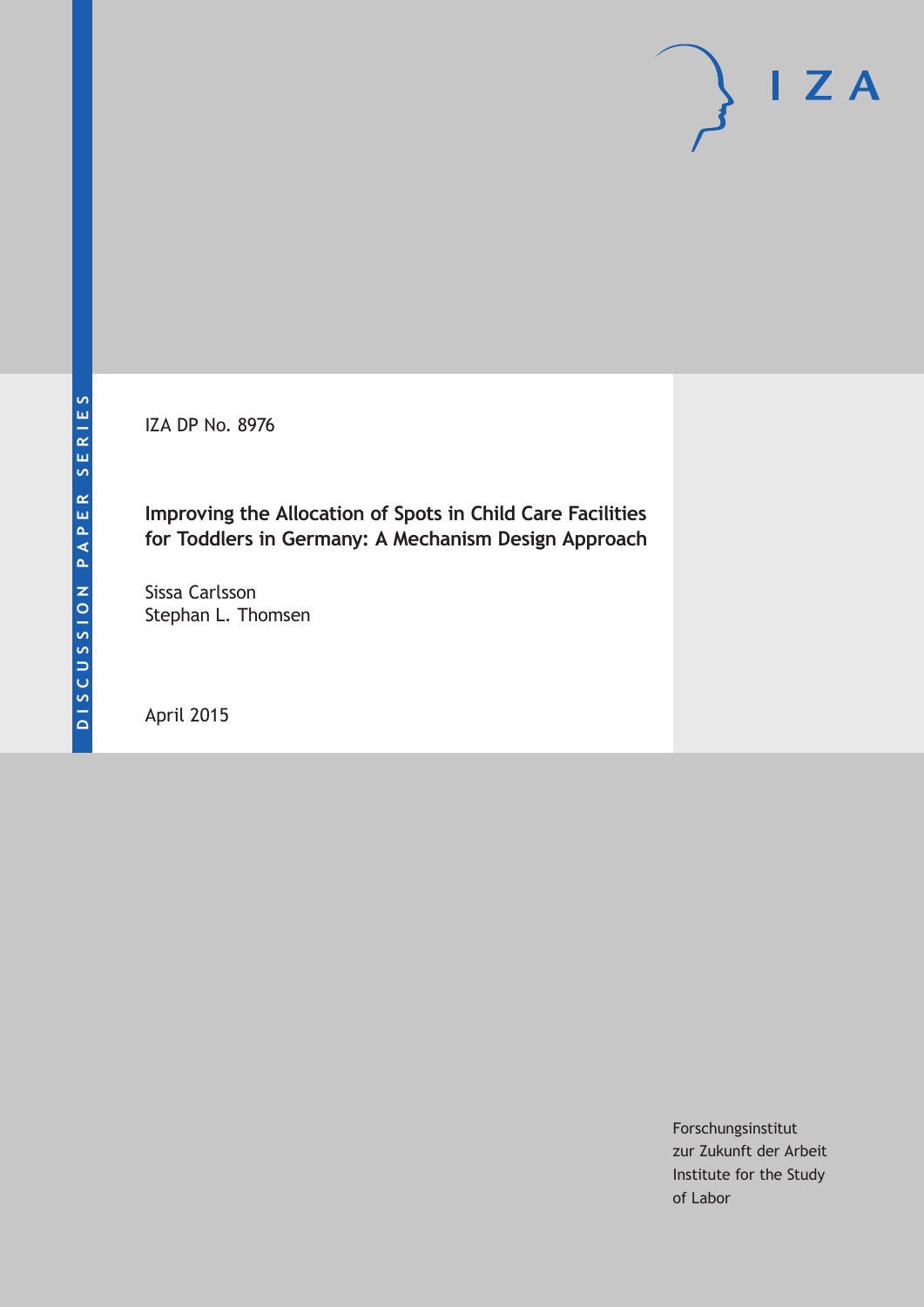# **Improving the Allocation of Spots in Child Care Facilities for Toddlers in Germany: A Mechanism Design Approach**

### **Sissa Carlsson**

*NIW Hannover and Leibniz Universität Hannover*

## **Stephan L. Thomsen**

*NIW Hannover, Leibniz Universität Hannover, ZEW and IZA*

### Discussion Paper No. 8976 April 2015

IZA

P.O. Box 7240 53072 Bonn Germany

Phone: +49-228-3894-0 Fax: +49-228-3894-180 E-mail: iza@iza.org

Any opinions expressed here are those of the author(s) and not those of IZA. Research published in this series may include views on policy, but the institute itself takes no institutional policy positions. The IZA research network is committed to the IZA Guiding Principles of Research Integrity.

The Institute for the Study of Labor (IZA) in Bonn is a local and virtual international research center and a place of communication between science, politics and business. IZA is an independent nonprofit organization supported by Deutsche Post Foundation. The center is associated with the University of Bonn and offers a stimulating research environment through its international network, workshops and conferences, data service, project support, research visits and doctoral program. IZA engages in (i) original and internationally competitive research in all fields of labor economics, (ii) development of policy concepts, and (iii) dissemination of research results and concepts to the interested public.

IZA Discussion Papers often represent preliminary work and are circulated to encourage discussion. Citation of such a paper should account for its provisional character. A revised version may be available directly from the author.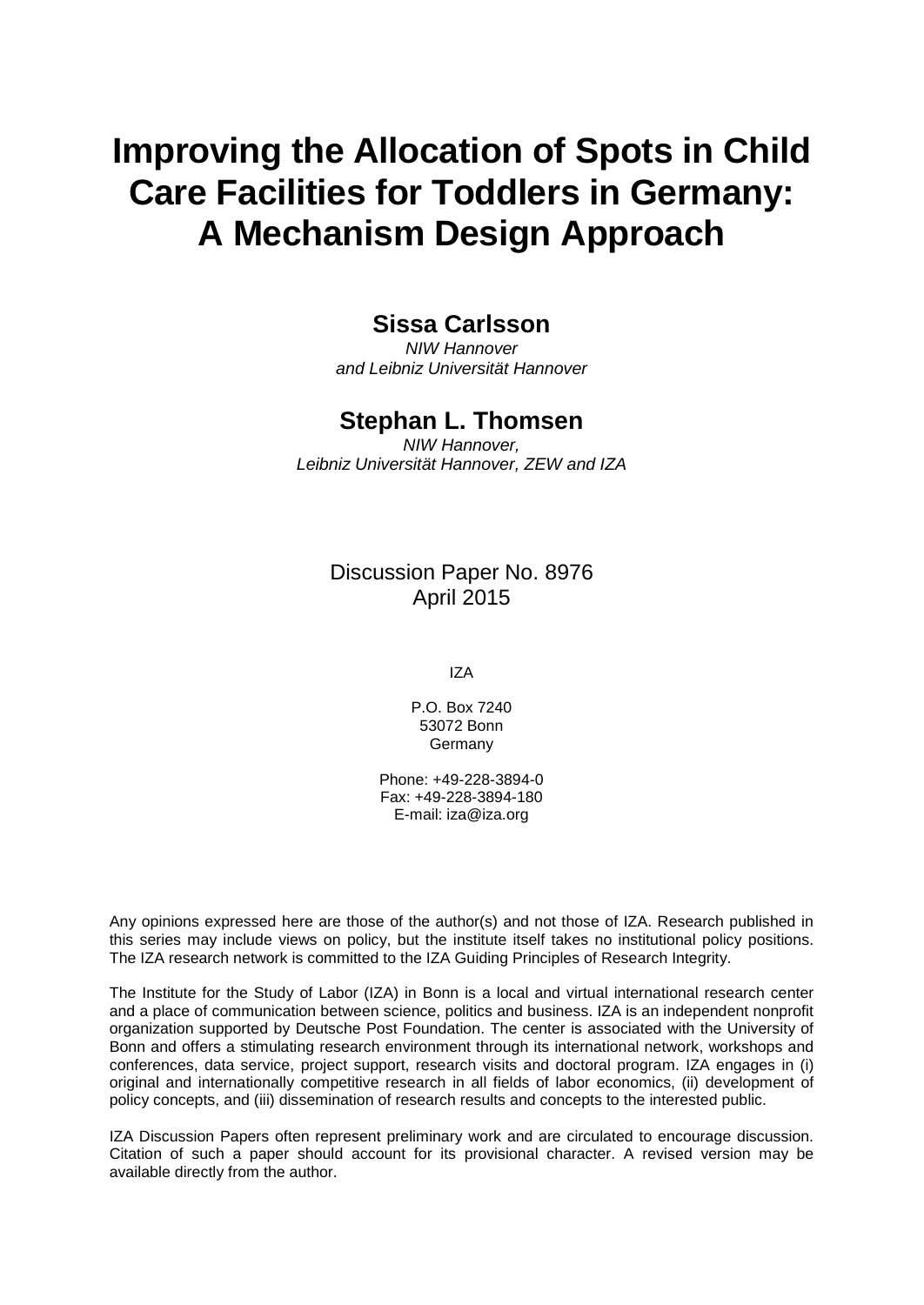IZA Discussion Paper No. 8976 April 2015

# **ABSTRACT**

# **Improving the Allocation of Spots in Child Care Facilities for Toddlers in Germany: A Mechanism Design Approach**

The undersupply of spots in German daycare facilities for toddlers challenges parents' possibilities to work. To ease the situation, the government implemented a new law entitling every child between ages one and three to daycare supervision for about four hours per day. Nevertheless, the stressed situation of matching demand and supply does not only result from limited spaces but also from inefficient allocation. By means of simulations under different scenarios, we contrast a stylized version of decentralized allocation to a centralized allocation mechanism which applies a deferred-acceptance algorithm. This centralized system results in better and faster matches.

JEL Classification: C78, D82, J13

Keywords: allocation mechanism, deferred-acceptance algorithm, early education, child care

Corresponding author:

Stephan Thomsen NIW Hannover Königstr, 53 D-30175 Hannover Germany E-mail: [thomsen@niw.de](mailto:thomsen@niw.de)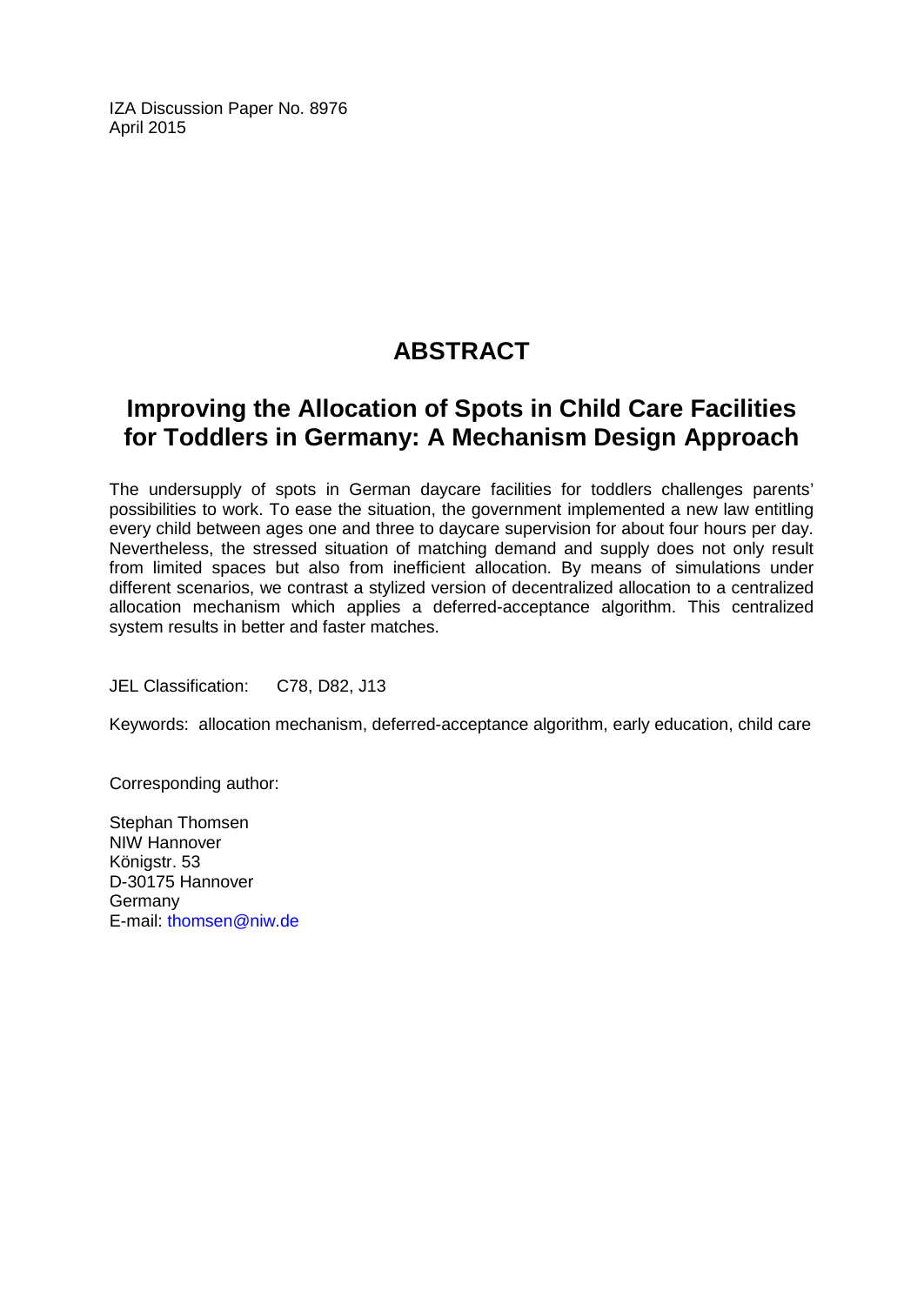#### 1 Introduction

Spots in daycare centers  $(Kindertagesstätten)$  for toddlers (children under three years of age) are a scarce resource in Germany. Whereas only 27.6% of these children were supervised in daycare in 2012 (Federal Statistical Office, 2012a), the federal government stated a demand of supervision for about 39% (Federal Ministry of Family Affairs, Senior Citizens, Women, and Youth, 2013). These enrollment rates in daycare for toddlers also lie substantially below the OECD average.[1](#page-3-0) The undersupply of child care has various consequences. Chevalier and Viitanen (2002) find that the lack of daycare spots confines women's labor market activities while daycare supply seems unresponsive to an increasing demand. Similarly, Berlinski and Galiani (2007) provide evidence that subsidizing pre-primary education (or formal child care as in Müller et al. (2013) or Bonin et al. (2013)) increases maternal employment. Also, Haan and Wrohlich (2011) show that a raise in child care subsidies, conditioned on employment however, boosts women's labor supply. With respect to early school availability, Goux and Maurin (2010) find a sizable employment effect only on single mothers. Impeding the entry or the remaining in the labor market hampers mothers' opportunities to pursue a professional career and thus, their independence. Involuntarily forgone job opportunities (in part or completely) imply particularly large opportunity costs for the highly-skilled. Impeding qualified labor is especially counterproductive in the light of rising skilled worker shortages. According to official calculations, extending women's labor supply provides the largest potential to tap skilled labor within Germany (Federal Ministry of Labour and Social Affairs, 2015).

Since non-working citizens do not pay income taxes or social security contributions, the individual costs also translate into costs for society. Costs of welfare may increase in addition due to a higher likelihood of need of support from welfare or, if not immediately, then maybe at retirement age due to limited pension claims and therefore necessary subsidies (see OECD (2012) or Spieß et al. (2002) for respective calculations for Germany). Furthermore, (extensive) high quality early childhood education is perceived to promote the chances of children with disadvantaged socio-economic backgrounds (e.g. Heckman and Masterov, 2007; Schütz et al., 2008), as reported for instance for the Perry Preschool Program (e.g. Belfield et al., 2006). However, Felfe and Lalive (2012) find that in Germany it is so far rather the children with advantageous socio-economic backgrounds that attend daycare.

To mitigate the demand-supply-mismatch, the German government has passed a law to increase the number of daycare spots.[2](#page-3-1) From August 1, 2013 onwards every child between one and three years of age is entitled to daycare supervision for about four to five hours per day

<span id="page-3-0"></span><sup>&</sup>lt;sup>1</sup>For the year 2008, the OECD (2011) reports a German enrollment rate of 17.8% for the under-three-yearolds while the OECD average was 30%. Although country-specific enrollment rates change when adjusted for care intensity (number of hours per week a child attends daycare), this does not affect Germany's below-average ranking with respect to the enrollment rate of toddlers. Nonetheless, German enrollment rates in child care have been increasing compared to 2008.

<span id="page-3-1"></span><sup>&</sup>lt;sup>2</sup>Badelt and Weiss (1990) discuss the issue of competitive institutional variety fostering product differentiation (rather than a single institution market with e.g. a governmental provider) which can further be expected to better meet the heterogenous demand by daycare consumers, given universal accessability to such 'product' variations.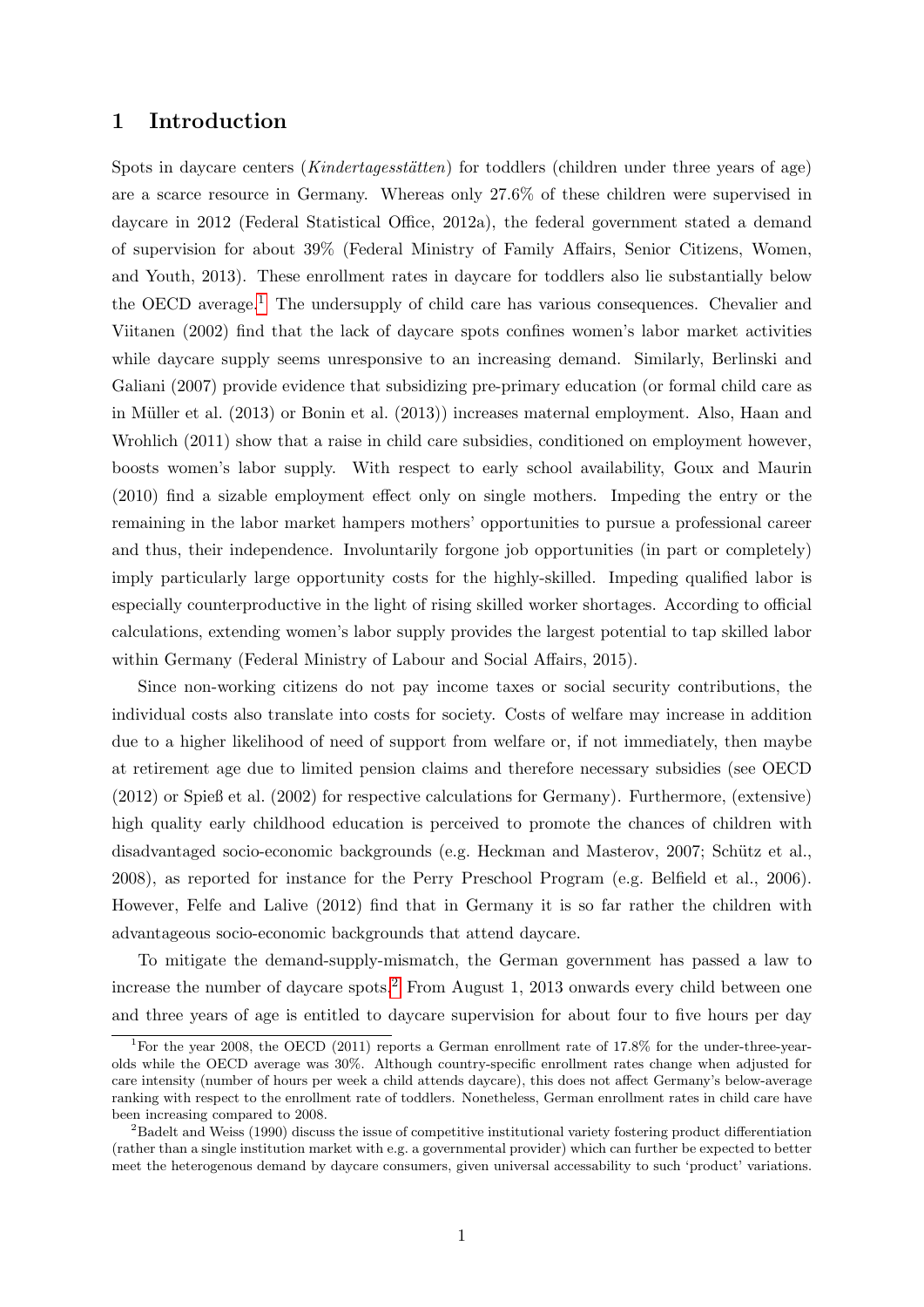(like the children between three years of age and their first day at school). However, a still remaining problem is that spots in child care are often inefficiently distributed. The inability to quickly match the excess demand to the scarce supply results in lengthy placement procedures and planning insecurity.

Both limitations of the German daycare system, i.e. inefficient allocation and the lack of a sufficient number of spaces, are subject of an ongoing public debate. To give anecdotal examples, the newspaper "Die Welt" wrote on December 19, 2011 that in Munich "[...] waiting periods of 1.5 to 2 years lead women to register their child [at daycare centers] already during the first weeks of pregnancy". Similar issues were reported in 2013 for Berlin, e.g. in the newspaper "Berliner Morgenpost" on July 31, 2013. Problems with placements of toddlers in child care can further grow if the total number of births suddenly exceeds the expectations of the tightly and inflexibly planned system, as it was recently described in the newspaper "Hannoversche Allgemeine Zeitung" on March 24, 2015. Of course, these examples are only the tip of the iceberg but highlight that the debate has been going on for years and in very different regions. In line with that, the German online portal on daycare for parents, nursery teachers and daycare center staff recommends early registration for daycare spots as waiting times can take up to two years.[3](#page-4-0) Despite this fact, however, official or representative statistics on waiting times are lacking in Germany.

In most cases, the allocation of children to daycare centers is organized in a decentralized way and there is usually no official institution that keeps track of all available and occupied daycare spots. Moreover, decentralized allocation is rather heterogeneous such that daycare centers act independently based on different assignment systems and possess a large discretion in choosing applicants. As a result, the placement of children can take numerous months to be completed. It is thus desirable to improve the speed and matching quality under the current allocation processes.

This paper provides a comparison of the placement success under decentralized allocation and an alternative centralized mechanism (allowing for faster matching and stronger incorporation of parents' preferences) by means of simulations that are based on different scenarios, varying numbers of child care centers, and different numbers of available daycare spots.[4](#page-4-1) As centralized mechanisms are not automatically better than decentralized ones (Roth, 1991), an efficient algorithm has to cope with strategy proofness and the stability of matches. Strategy proofness can be regarded as fulfilled if no party has an incentive to exercise a strategy that leads to a different outcome than the intended one. That is, parties are supposed to behave in an intended way, namely expressing true preferences. The challenges of centralized matching systems are discussed for example by Braun et al. (2010) with respect to admission practices for higher education in Germany. Still, Roth (1982) finds that it is impossible to achieve stability and strategy proofness at the same time. It is, however, possible to establish strategy proofness for one of two parties involved in the matching and to obtain stable matches simultaneously.

<span id="page-4-0"></span><sup>3</sup>See website of online portal, www.kita.de.

<span id="page-4-1"></span><sup>4</sup>We introduced a very simplified centralized allocation mechanism in Carlsson and Thomsen (2014).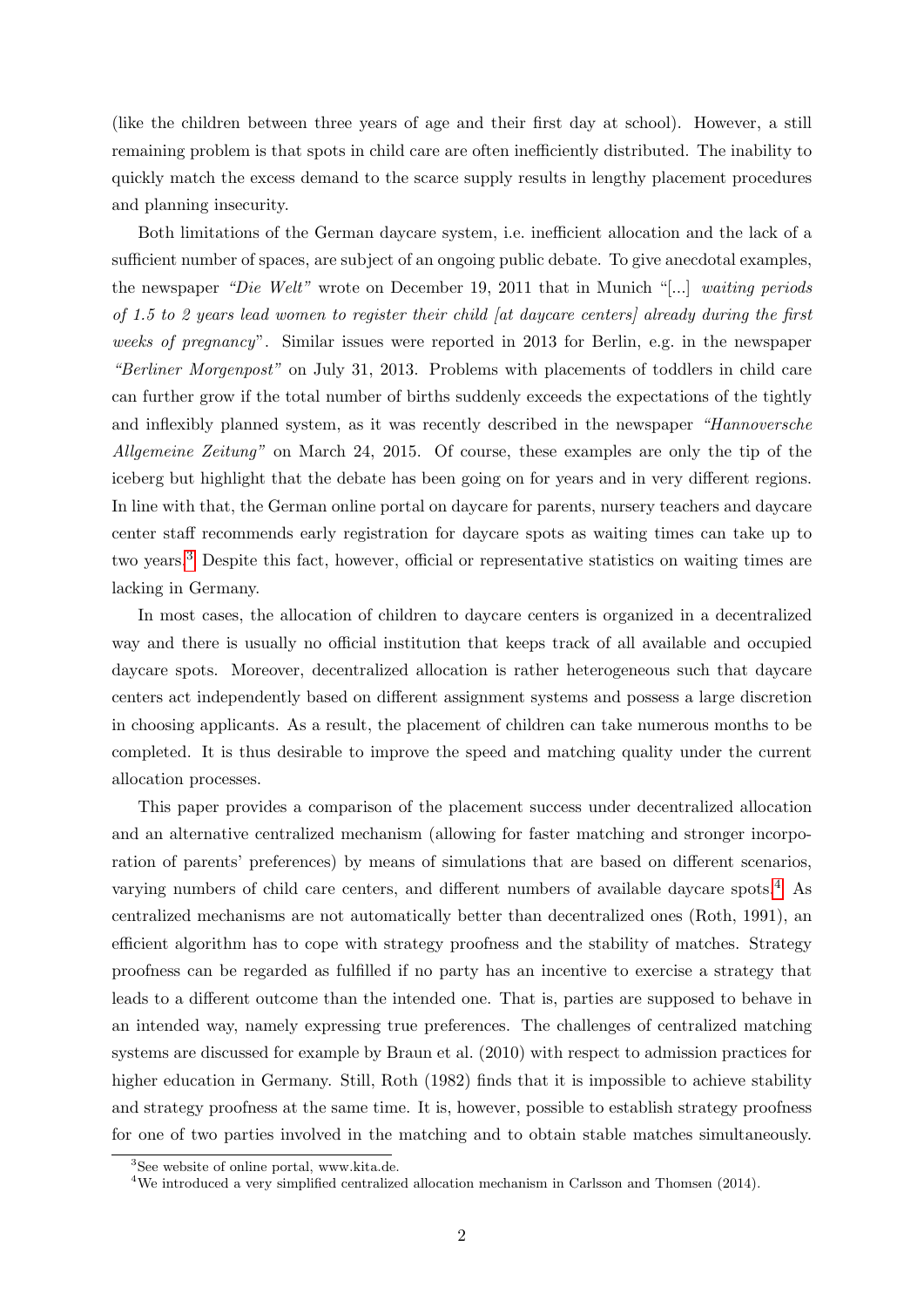To the centralized system, we therefore apply the so-called deferred-acceptance algorithm (first formally outlined by Gale and Shapley (1962), who describe the college admission problem, that is similar to the case at hand) because it achieves stable and, from the proposers' point of view, optimal assignments of applicants and allows for partial strategy proofness. We further adopt a so-called clearinghouse to be in charge of the matching process. This has also been done by Abdulkadiroglu et al. (2005), who apply a student-proposing deferred-acceptance algorithm with some alterations to match students to high schools in New York. As opposed to the college admission problem, in which colleges are treated as agents with own preferences over students, in the school choice case schools are regarded as consumption objects that can simply express priorities with respect to applicants (Abdulkadiroglu and Sönmez, 2003). As a realistic setup of the German daycare system, we employ a mixture of both: daycare centers formulate (rather broad) rankings but are considered as agents due to their powerful position in a situation of excess demand for child care.

The comparison of the allocation results shows that the centralized mechanism matches more children to their first choice daycare centers compared to the decentralized method, regardless of how the underlying conditions are chosen. Furthermore, no child receives a spot in a daycare center below her second choice whereas a certain share of the allocated children is always matched to their least desired daycare facility under the decentralized system. Moreover, the centralized mechanism proceeds much faster and is easier to carry out since all decisive information is available to the coordinating central clearinghouse from the very beginning such that the whole process requires no interruptions in need of information acquisition as under the decentralized system.

The remainder of this paper is organized as follows. Section 2 provides more information on the current daycare situation in Germany. Our methodology of how the allocation process works under both systems is outlined in Section 3. Section 4 describes the simulation, including the generated data set and the variables used. The corresponding results are presented in Section 5, followed by a discussion and interpretation in Section 6. The final section concludes.

#### 2 The German daycare system

As the responsibility for daycare provision in Germany lies at the community level (with no overall common guideline for regulations at a higher level), there is no uniform German daycare system. Instead, there is a broad spectrum with large differences on the supply side (but also on the demand side). This very heterogeneous structure of "the" German daycare system firstly becomes apparent in terms of the extent to which daycare supervision for toddlers is actually used. While the daycare enrollment ratio for toddlers increased on average from 40 to 50% in East-Germany over the period from March 2006 to March 2012, the respective ratio rose from merely 8 to 23% in West-Germany according to Federal Ministry of Family Affairs, Senior Citizens, Women, and Youth (2013). Thus, the estimated average demand of 39% does not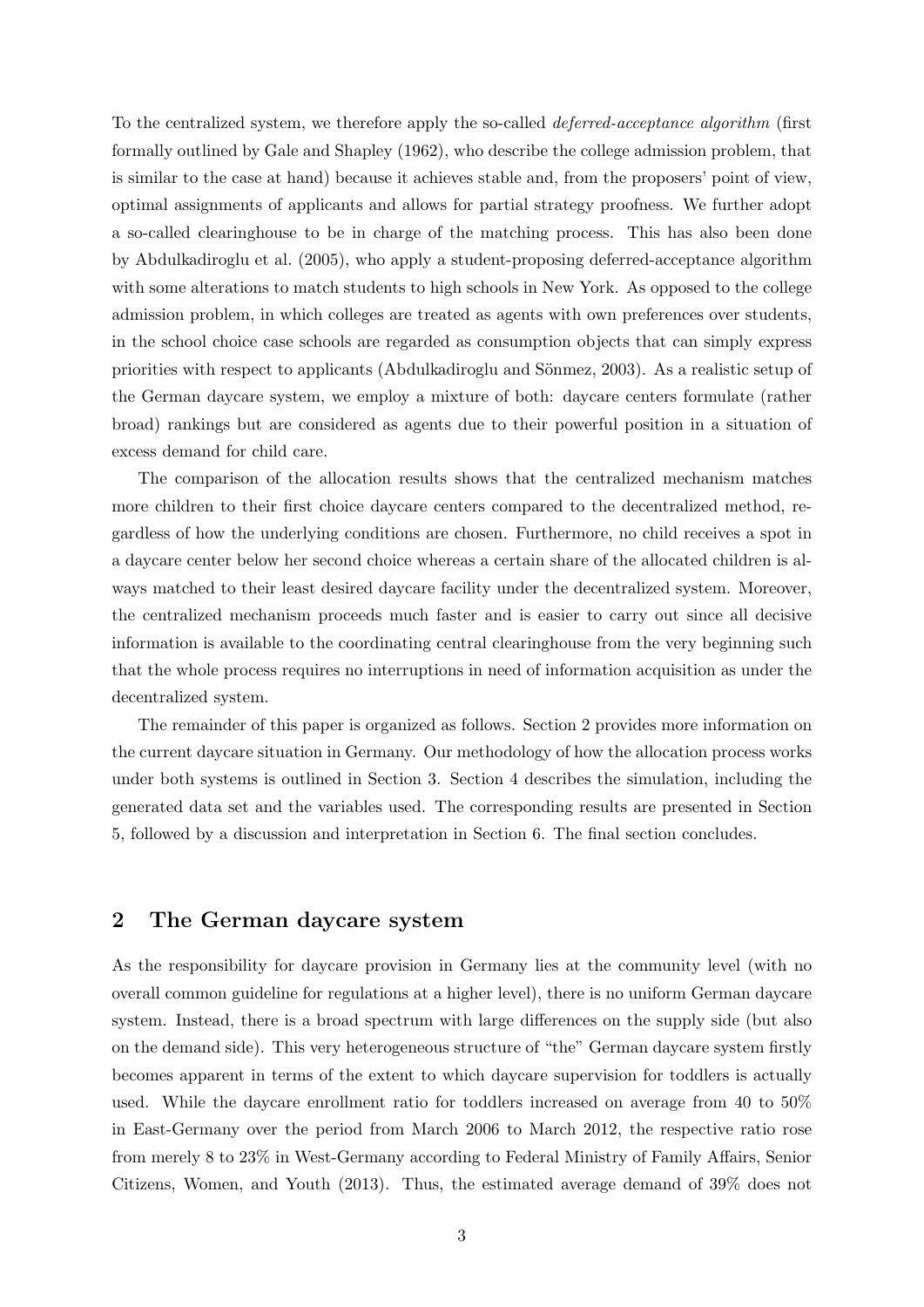adequately mirror these significant regional differences.<sup>[5](#page-6-0)</sup> The large East-West disparity may be attributed predominantly to different historical backgrounds regarding mothers' or more generally women's labor force participation. It was much higher in the GDR than in West-Germany and there were also more child care facilities available.<sup>[6](#page-6-1)</sup> Furthermore, the demand for daycare supervision can easily exceed the supply in metropolitan areas since female labor force participation and agglomeration of young families tend to be higher there than elsewhere (Federal Ministry of Family Affairs, Senior Citizens, Women, and Youth, 2013).

Secondly, the German daycare system differs with respect to how the allocation of daycare spots to children is organized. Based on certain features, such as the existence of a central institution coordinating the allocation process and a consistent application deadline as well as the degree to which the application of children and the report of available spots are centrally handled, the different mechanisms in place can be characterized as "centralized" and "decentralized". Due to the lack of official information on these organizational matters, we contacted the municipalities of all German cities with more than 120,000 inhabitants between December 2012 and June 2013 (Table 1): our analysis indicates that in about 70% of the cases a form of decentralized allocation is used.[7](#page-6-2)

< Include Table 1 about here >

#### 3 Methodology

By means of simulations, we compare the placement success under decentralized allocation with the one under an alternative centralized mechanism for which we employ an applicantproposing deferred-acceptance algorithm. The two allocation methods, centralized and decentralized, can be described as follows. To begin with, both models are preceded by a form of interview/application period. Thereby, parents and their children can get to know the daycare facilities where the children can be enrolled while the daycare centers' staff can form an opinion about their applicants. Formally or informally, both parties then formulate rank orders of the respective opposite based on personal preferences. At this point, the actual modeling of the allocation procedures sets in.

Under the decentralized allocation system, the daycare centers' staff offer their spots to the first  $q_k$  of n applying children on their ranking lists, whereby  $q_k$  indicates the available capacity q at a given daycare facility k. Note here that based on the selection criteria chosen by the daycare centers' staff and due to simultaneously issued applications, the total number of proposed spots

<span id="page-6-0"></span><sup>&</sup>lt;sup>5</sup>For a detailed statistical overview with consideration of the single federal states, see Federal Ministry of Family Affairs, Senior Citizens, Women, and Youth (2013).

<span id="page-6-1"></span><sup>6</sup>With regard to data published by the Federal Statistical Office (1992), Adler and Brayfield (1997) state that "most of the 91% employed women in the East worked full-time, whereas only about three quarters of the 58% in the West did so" (p. 248).

<span id="page-6-2"></span><sup>&</sup>lt;sup>7</sup>A clear-cut differentiation into either category is rather complicated, however, as our questions have been answered differently even within groups of municipalities with rather centralized or decentralized mechanisms respectively. Therefore, a simplified differentiation into rather "centralized" or more "decentralized" allocation systems serves as the basis of our comparison of the mechanisms.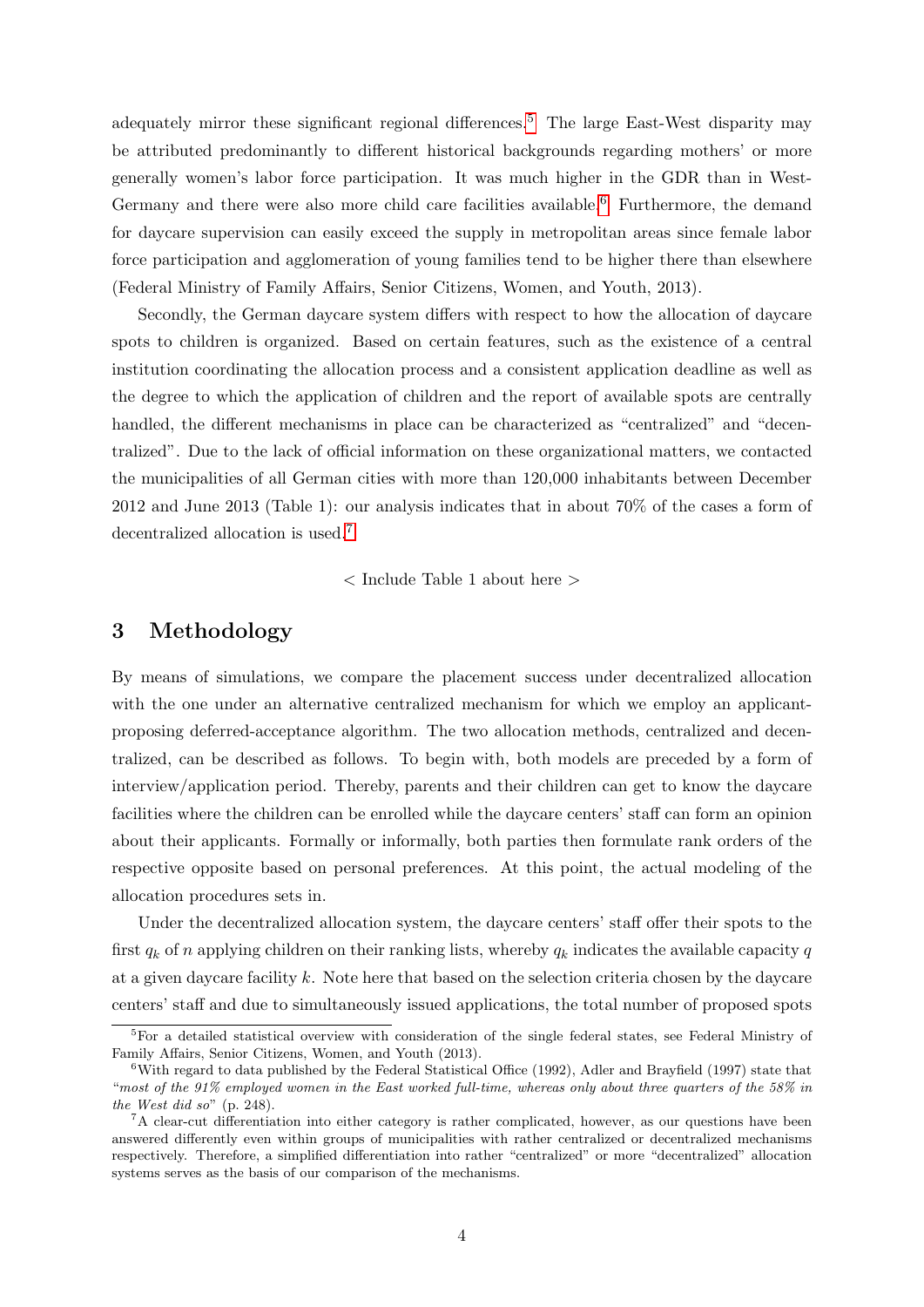may be larger than the number of children actually receiving an offer. Some children therefore get to choose between proposals based on their rank order. At this point, this first allocation round needs to be interrupted for some time in order to receive a confirmation or a declination from the parents regarding an offered spot. Hence, in this mechanism, parents'/children's preferences remain private information to the allocating institution(s) – the daycare centers – until this point of partial elicitation.<sup>[8](#page-7-0)</sup> After this information has been enquired, the process can continue. The daycare facilities allocate their confirmed spots to the respective children and delete the other initially selected children from their lists which frees up capacity again. These newly freed-up spots are then proposed to the next children on the daycare centers' lists in the second round. As in the first round, the total number of proposed spots may be larger than the number of children receiving an offer. The process has to be interrupted again to obtain confirmations or declinations from parents. After the information has been enquired, the daycare facilities allocate their confirmed spots to the respective children and delete the other children from their lists. Non-confirmed spots become available again and the second round is terminated. This procedure continues until all available daycare spots are allocated to children and no child occupies more than one spot. With this stylized decentralized allocation system we try to replicate mechanisms currently applied in practice, combining their most salient elements.

Unlike the decentralized allocation procedure, the centralized mechanism puts an independent central clearinghouse in charge of the allocation process, as implemented e.g. by Abdulkadiroglu et al. (2005). The clearinghouse thereby receives all rank order lists at the beginning of the allocation process (direct revelation of preferences). In line with the Gale and Shapley (1962) (applicant-proposing) deferred-acceptance algorithm, this mechanism starts with the children applying to their first choice daycare center.<sup>[9](#page-7-1)</sup> The latter consecutively select their most preferred applying children (up to  $q_k$  of n applicants, whereby  $q_k$  indicates the available capacity q at a given daycare facility  $k$ ). The unselected children get rejected and have to apply to their second most preferred daycare facility. The latter gets to choose again among the already selected children and the new applicants while rejecting the rest. Rejected children have to apply again to the next daycare center on their list and so on. The mechanism stops when no further rejections are issued. Since the clearinghouse takes care of the whole allocation process with all necessary information at its disposal, the procedure requires no lengthy interruptions and can be carried out in one go as opposed to the decentralized mechanism. With this centralized mechanism we do not aim at reconstructing a system that is already in place in Germany but at setting up a new one.

As an advantage compared to other algorithms, the deferred-acceptance mechanism achieves

<span id="page-7-1"></span><span id="page-7-0"></span><sup>8</sup>The entire rank order list set up by parents/children will never be known.

<sup>&</sup>lt;sup>9</sup>In the college admission example by Gale and Shapley (1962), all students apply first to their favorite college, which preliminarily selects its most preferred students (up to its full capacity or all students if there are fewer applicants than seats available) and rejects the rest. All rejected students then apply to their next most preferred college. The college in turn selects again its most preferred students from the pool of the new and already selected applicants and rejects the rest. The process ends when every student has either been selected by one college or rejected by all colleges to which she would be willing and allowed to apply. Final matches between colleges and their selected students can then be accomplished.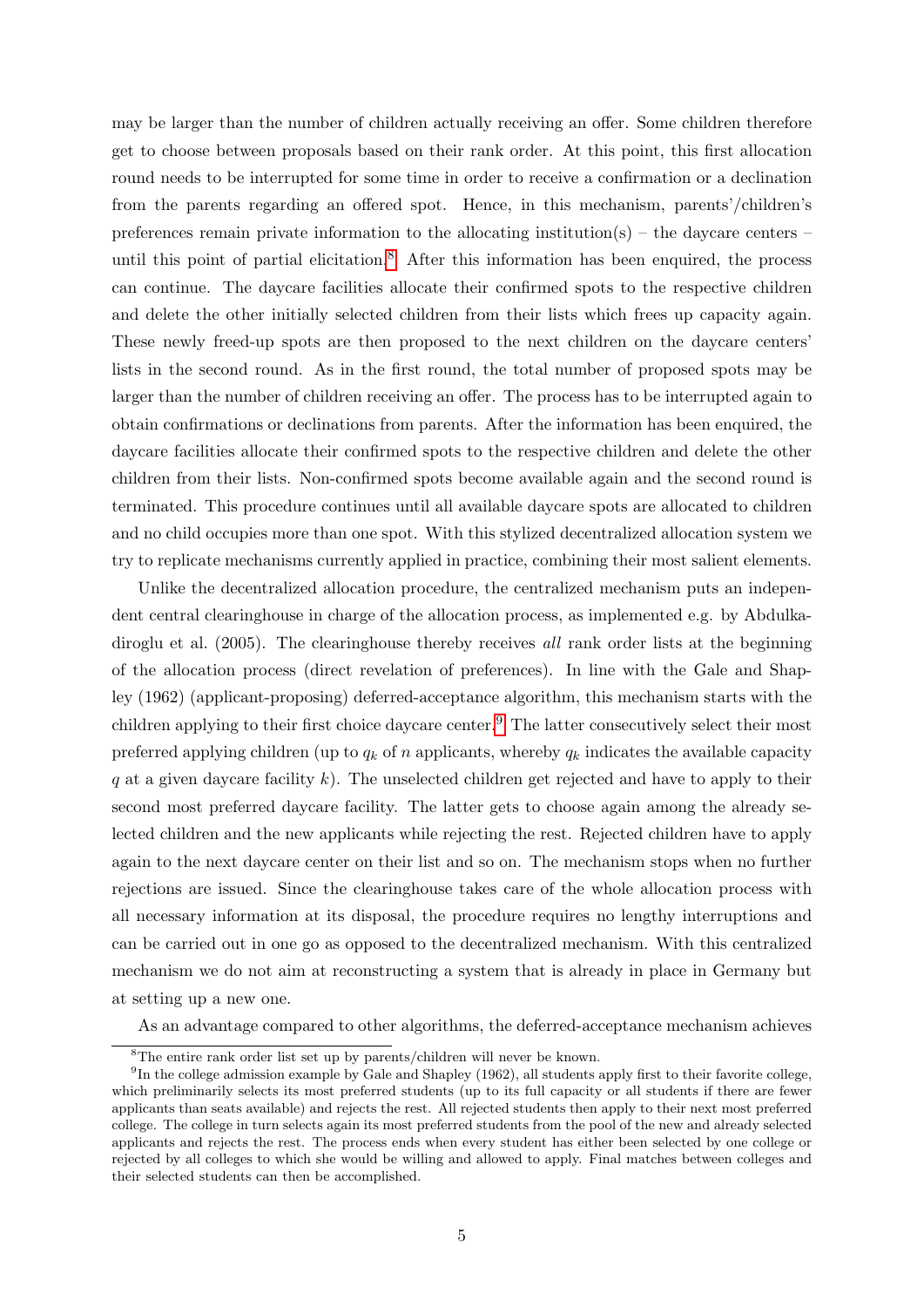stable and, from the proposing party's point of view, optimal assignments of applicants (Gale and Shapley, 1962). Gale and Shapley (1962) define that "an assignment of applicants to colleges will be called unstable if there are two applicants  $\alpha$  and  $\beta$  who are assigned to colleges A and B, respectively, although  $\beta$  prefers A to B and A prefers  $\beta$  to  $\alpha$ " (p. 10). A condition of being accepted by a lower ranked daycare facility is that the child has already been rejected by more preferred facilities because other children with higher ranking positions have been occupying all available spots there. Hence, justified envy (discussed e.g. by Abdulkadiroglu and Sönmez, 2003) is eliminated. Furthermore, parents/children have no incentive to state their preferences strategically as the parents' order of ranking of the daycare centers has no influence on the probability of being admitted by a certain facility. In the decentralized system, parents do not have incentives to act strategically either: they will apply to as many daycare centers as possible (there is no limit) in order to enhance their chances to obtain a spot. They do not benefit from truncating their application list because limiting the matching options does not increase the probability that any of these few matches will actually occur. Truncating only enhances the overall probability of ending up without a daycare spot in the case of undersupplied child care. Postponing a daycare application to some future period is possible but since parents have no information about their future competitors either, waiting is also not a strategic option to secure a particulary desired spot in child care. Switching spots in some later application period might be possible, however, but only if a newly(!) issued application to a preferred child care facility was successful. Although strategy proof – at least from the applicant's perspective – stability of the matches is not given. We will come back to this part in the discussion.

#### 4 Simulation description

We simulate the described centralized and decentralized mechanisms to analyze their outcomes regarding their matching quality. That is, by means of simulation, we want to examine whether children are eventually matched to personally more preferred daycare centers under the centralized method than under the decentralized one. The simulations are based on an artificial data set which takes into account the relevant factors of placement decisions. Additionally, we set up the following five assumptions:

- 1. There is a standardized application period such that all parents register their children at the same time.
- 2. Determinants, based on which daycare centers choose their applicants, are clearly defined.
- 3. The daycare centers are of about equal size.
- 4. Families that have already accepted a spot under the decentralized mechanism receive no new offers by other daycare facilities.
- 5. A spot even in the least preferred daycare facility is considered preferable to receiving no spot at all.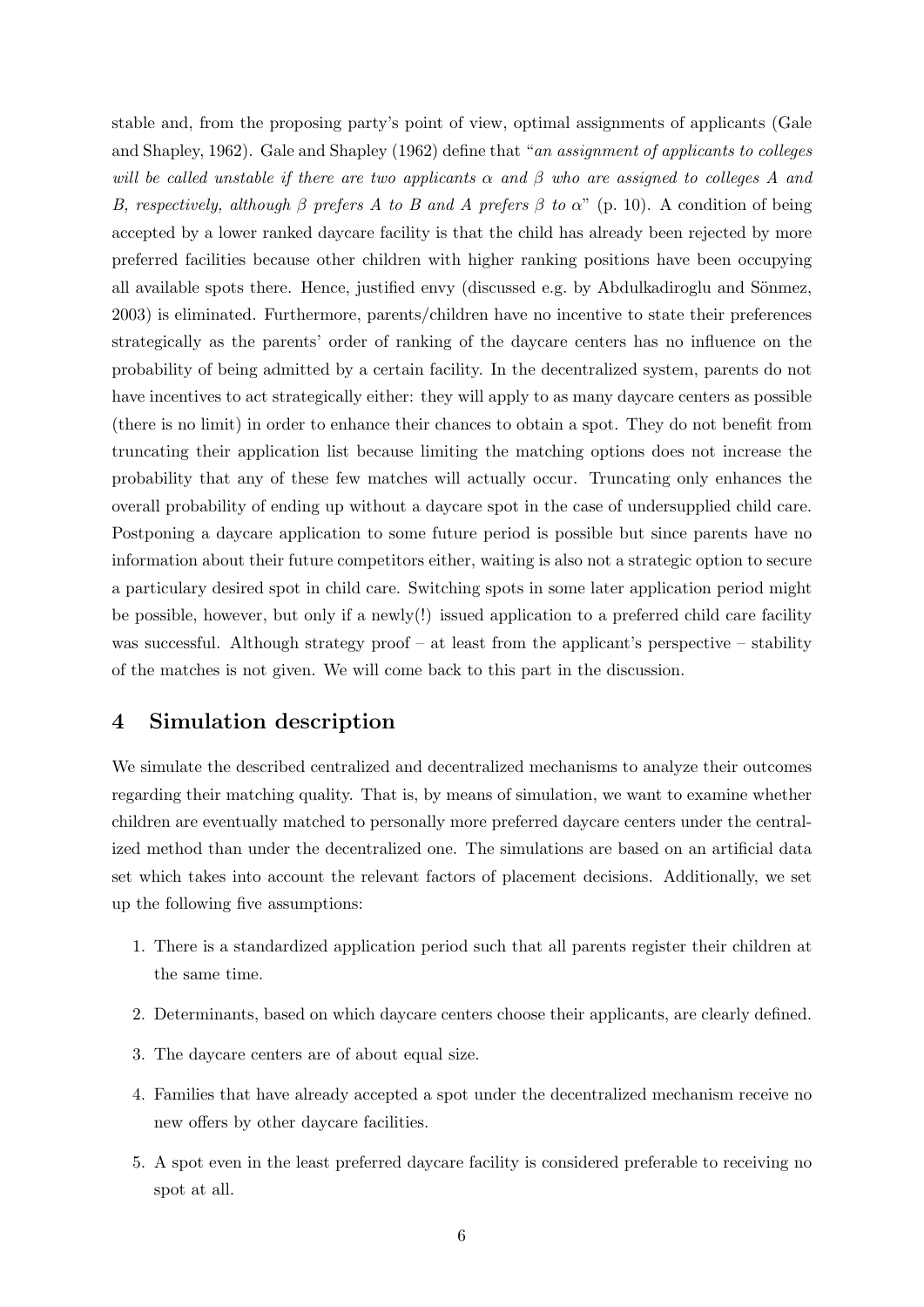Regarding assumption 1, our investigations indicated that in practice only about one municipality in three has a commonly agreed-upon deadline. However, a standardized application period contains the advantage of improved transparency and is therefore assumed in the simulations. In line with that, assumption 4 becomes realistic because it is rational for the staff to wait until the end of the indicated reflection period granted to parents, to collect all declinations by parents first before making new offers instead of immediately reacting to every new parental reply separately. We also assume that acceptances in form of contracts are binding and public.

The variables that we include are selected on the basis of what we find to be important drivers in the actual matching process (Table 2). We consider five child characteristics that we describe here in declining order of relevance to the admission decisions of the daycare centers' staff (Panel A). A generally valid priority level splits the children into eight groups based on their parents' occupational involvement. This classification is based on the "general admission criteria for daycare facilities with the city of Hanover as the funding body" by the Department of Youth and Family (2004). Yet, since every toddler is now entitled to daycare supervision, the occupational situation of the parents should be insignificant to the procedure. However, in case of remaining undersupply, the children of single parents or of parents that are both working are still likely to be given priority over children whose parents could also supervise them at home during the day. At least for children younger than one year of age some priorities are laid down by law (German Social Code, 2013).<sup>[10](#page-9-0)</sup> Next, we consider whether a child already has a *sibling* at a daycare center. Hereby, we assume that parents will always rank a daycare center as first choice if their child's sibling is already enrolled there. Thus, if no sibling is enrolled in the favorite daycare facility, then there will also be no sibling enrolled in any other facility. Furthermore, children with present siblings are preferred by a daycare center because the staff is already acquainted with the family. The daycare centers may further have different preferences for a child's personality. Hence, this subjective (and often unconscious) personality rating can vary between daycare centers and cannot be anticipated by the parents. Additionally, we include the distance between a child's home and the location of the different daycare facilities. We assume that shorter distances are preferred by parents as well as by the daycare centers. In case that daycare centers are still indifferent between two or more children, a personal id number, assigned to every child, can be applied as a single tie-breaker.

#### < Include Table 2 about here >

According to these child characteristics, the daycare facilities formulate their rankings. Analogous to these, we add the variable choice, which reflects parents'/children's preferences over the daycare centers. We base this variable exclusively on the distance to the daycare facilities. Consequently, distance determines the order of choices which in turn correlates with having a sibling in the favorite daycare facility. The parties' preferences underlying their rankings conform to the assumptions of completeness, transitivity, and independence.

<span id="page-9-0"></span> $10$ For the sake of simplicity, we assume that daycare facilities actually stick to these legal requirements. Yet, this could be verified by a central clearinghouse.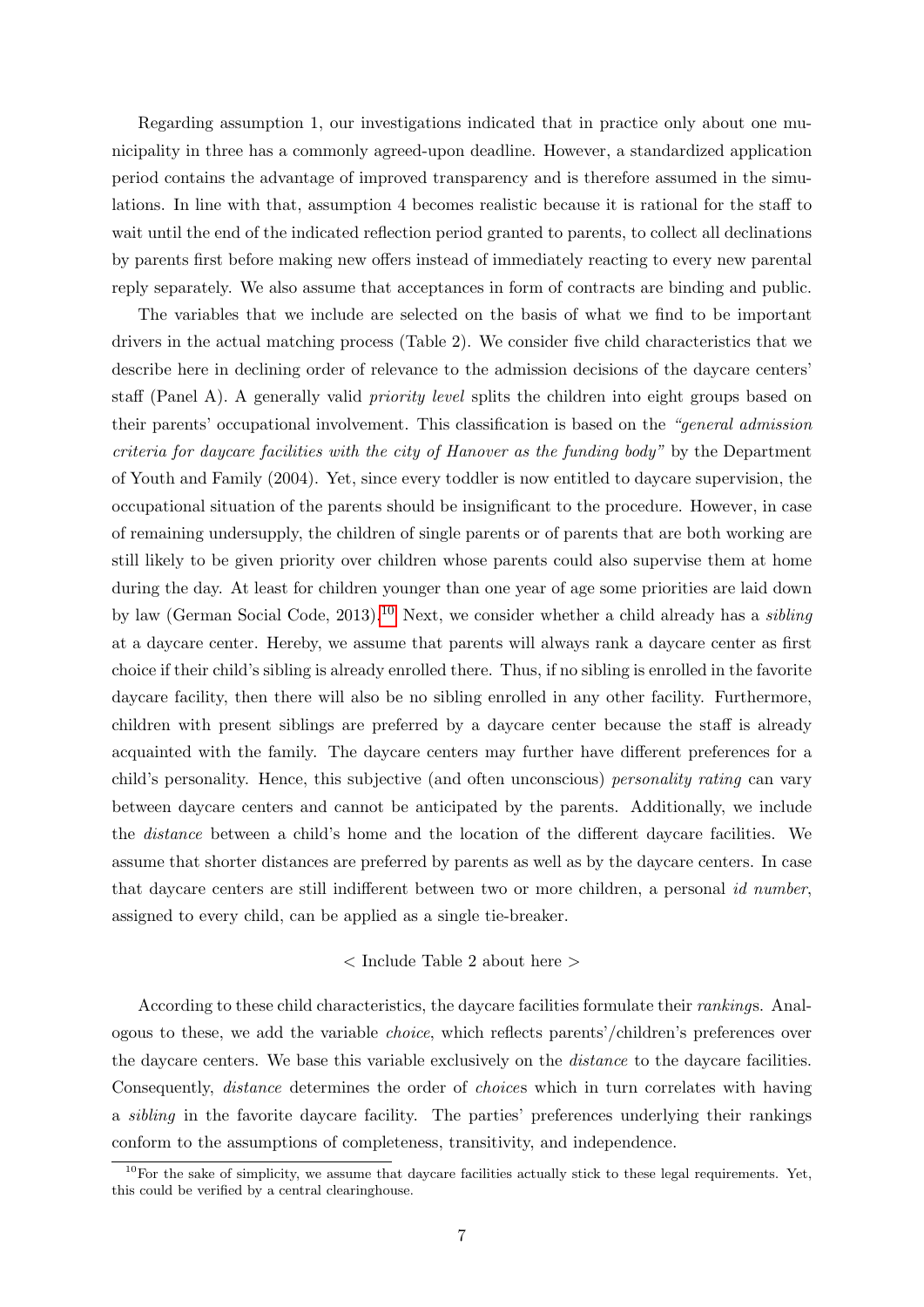Overall, we examine the outcomes of the centralized and decentralized allocation for three different scenarios which we refer to as "Basic", "Random", and "Top". We analyze all scenarios under the conditions of having 1) 3 daycare facilities, 2) 5 daycare facilities, and 3) 10 daycare facilities. These conditions are in turn simulated for 100 children applying to a total of a) 50 available spots, b) 65 available spots, and c) 90 available spots. The scope of the supply of child care for respectively 50%, 65%, and 90% of the applying children relate to data of the Federal Statistical Office (2012b) published by the Federal Ministry of Family Affairs, Senior Citizens, Women, and Youth (2013). According to the data, approximately 90% of the applying children are covered on average by child care in East Germany. In West Germany, the majority of states covers on average between 60% and 70% of interested children while two states provide child care on average for slightly more than 50%. Hence, in all cases, some children will always end up without daycare supervision due to excess demand. We assume further that the total number of available spots is approximately equally distributed among the existing daycare centers. All described case variations use 200 replications, each with a new seed set for every new replication.

The "Basic" scenario considers the information in Panel A of Table 2 for the assignment process. The "Random" scenario adds the random-variable of Panel B of Table 2 to the general/basic outline. In this scenario, we investigate how our results change if

- 1. some children apply to only 2 instead of all 3 daycare facilities,
- 2. some children apply to only 3 or 4 instead of all 5 daycare facilities,
- 3. some children apply to only 6 or 8 instead of all 10 daycare facilities.

The "Top" scenario simulates the situation in which daycare center 1 is located in an area of high population density such that it is the closest and thus most popular daycare facility for most children. (In the other scenarios, the distance to the different daycare centers is randomly distributed.)

#### 5 Results

Apart from the fact that the centralized mechanism with its applicant-proposing deferredacceptance algorithm is much faster and easier to be carried out than the decentralized method, the centralized system also accomplishes "better" matches. That is, a larger share of allocated children is matched to personal first and second choice daycare centers than under the decentralized mechanism (Table 3). The size of these shares thereby depends on the underlying assumptions of the simulated scenarios. Our results can be summed up as follows:

1. Consistent across all scenarios, number of daycare centers, and number of overall available daycare spots is the finding that all children are exclusively allocated to either their first or second choice daycare facility under the centralized mechanism whereas a certain fraction of children is always allocated to even the least preferred daycare center under the decentralized system.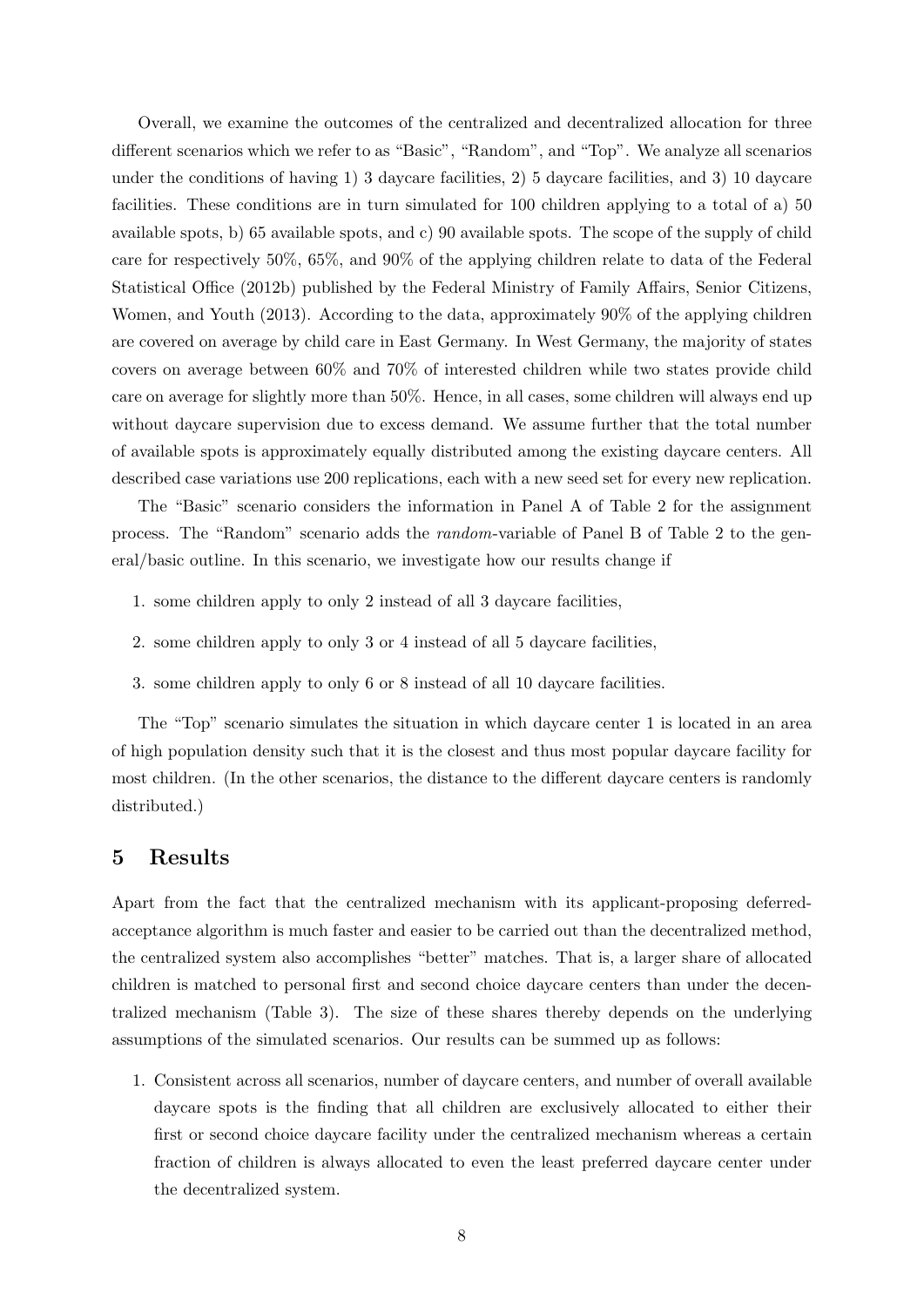- 2. The share of children matched to their first choice daycare facilities is always higher under the centralized than under the decentralized mechanism.
- 3. In the "Basic" and "Random" scenarios the shares of children allocated to their first choice daycare centers are much larger than those of the children matched to their second choices, both under the centralized and the decentralized system. The respective shares are even of the same sizes for the two scenarios under the centralized mechanism, indicating that the truncations of choice lists have no impact on the overall outcome.

In the "Top" scenario in contrast, the majority of the allocated children is matched to their second choice daycare facilities under the centralized mechanism. For the decentralized system, this finding only holds when considering the cases of 3 daycare facilities and, on average, 5 daycare centers but not when regarding the case of 10 daycare centers.

4. Raising the number of daycare facilities while keeping the total number of available daycare spots constant decreases the share of children matched to their first choice daycare facilities for all cases in the "Basic" and "Random" scenarios, under both the centralized and the decentralized mechanisms.

For the "Top" scenario, this holds also under the decentralized system. Under the centralized method, we find this decrease only when raising the number of daycare centers from 3 to 5. The shares of children matched to their first choice daycare facilities when considering 10 daycare centers are, however, about as high as or even higher than when regarding only 3 daycare centers.

5. The increase in the total number of available daycare spots when keeping the number of daycare facilities constant increases (or at least shows an increasing tendency in) the fraction of children allocated to their first choice daycare centers within the "Basic" and the "Random" scenario for both the centralized and decentralized mechanisms. Yet, the increase is not large.

The results of the "Top" scenario are mixed. In the case of 3 daycare facilities, the share of children matched to their first choice daycare center is highest for 65 available spots for both the centralized and the decentralized system. In the cases of 5 and 10 daycare centers, the shares decline with an increase in the total number of available spots under the centralized method while there is no commonality under the decentralized system.

< Include Table 3 about here >

#### 6 Discussion

The centralized mechanism produces better matches especially for the children, who represent the applicant side here, than the decentralized mechanism. This can be explained as follows: the centralized system turns the children towards their favorite daycare center first. Hence,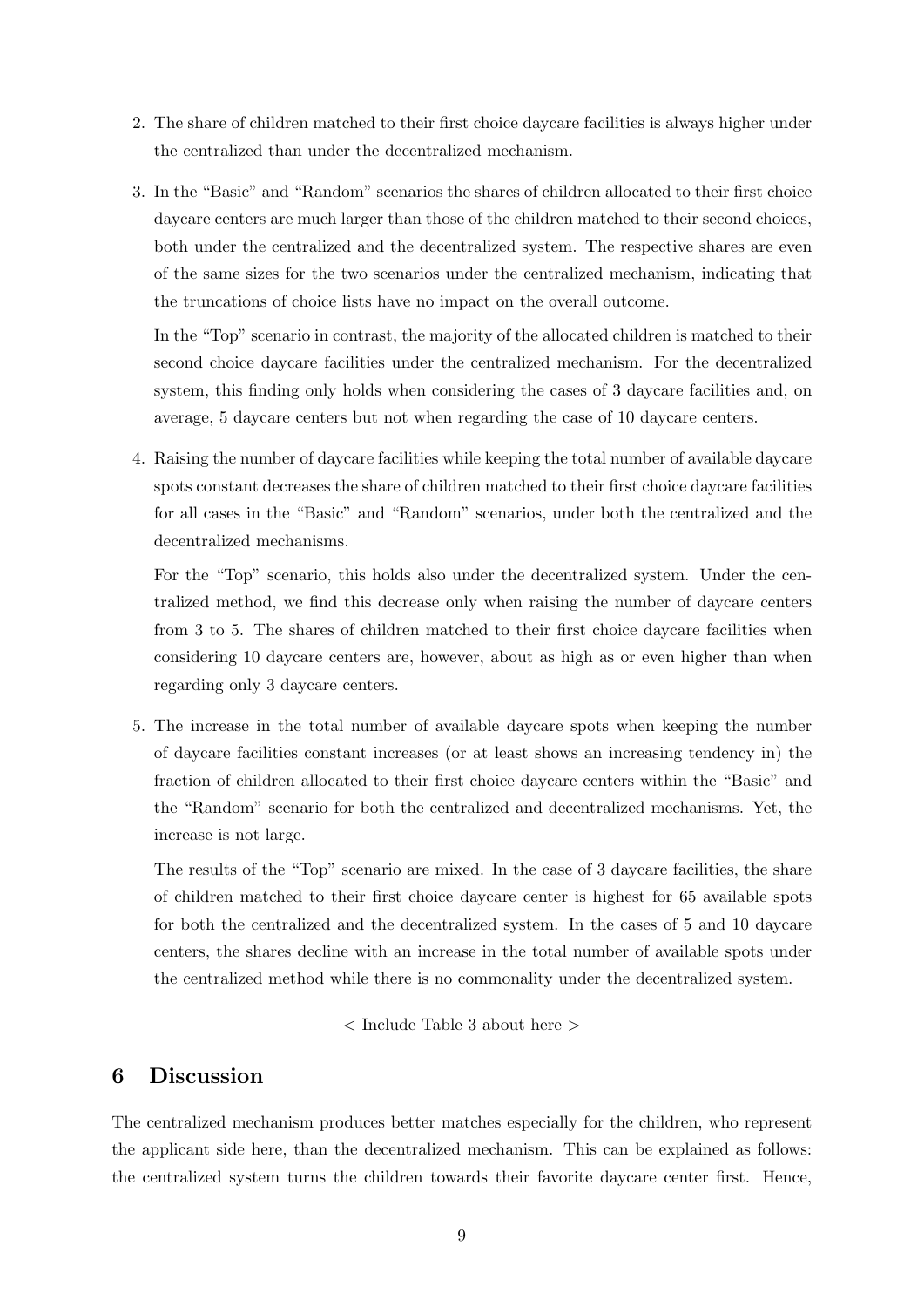even if they get rejected by their first choice due to the facility's preference for other children, they have at least been considered. Furthermore, a daycare center knows that an applying child will be satisfied with the offered spot because parallel offers cannot occur such that an outstanding application is always the most favored option of the ones remaining. Additionally, in the centralized system, at least partial strategy proofness is ensured because parents' order of application to the daycare centers has no influence on the probability of being admitted by a certain facility. Yet, in the absence of close supervision through a central clearinghouse in charge of the allocation, daycare centers could conceal their actual capacities in order to reserve daycare spots for children of high preference, thus, circumventing the system. Similar to Roth  $(1982)$ , Sönmez  $(1997)$  finds that "there is no solution that is stable and non-manipulable via capacities" (p. 198).

The decentralized system in contrast causes bottlenecks by incentivizing parents to register their children at all (or at least multiple) daycare centers at once. Parents cannot afford to wait to issue sequential applications because daycare centers that have already allocated all their available spots will not consider an additional child even if the child is preferred to already accepted children. Thereby, long waiting lists in all daycare centers are created that are only shortened when highly ranked and thus, multiply admitted children decline less preferred offers. Depending on these children's preferences, it is thus possible that a wait-listed child receives and consequently accepts an offer from a daycare facility the child has little preference for before she rises high enough on the waiting list of her favorite daycare center. This can lead to unstable matches if the respective daycare facility would also prefer that child over a child it might finally admit instead. We assume here that parents who have already accepted a daycare spot under the decentralized system receive no further offers. Also, they would accept an offer even from the lowest ranked daycare center rather than risk not receiving a spot at all. In reality, however, delaying final decisions may be rewarded as the various daycare centers have different application timings and deadlines.

Another advantage of the centralized mechanism is that it executes the matching process much faster than the decentralized one. This is due to the fact that the central clearinghouse has all necessary information at its disposal from the very beginning and is the sole institution in charge of the allocation decisions. Consequently, there is no need to interrupt the process in order to enquire parents' confirmation or declination of offered daycare spots whereas interruptions are necessary under the decentralized system. Together with the creation of the aforementioned bottlenecks, these interruptions, which can take multiple days or even weeks depending on the different application rules (turnaround time is for instance discussed by Roth and Xing, 1997), significantly slow down and defer the decentralized matching process. The cost resulting from the deferment under the decentralized system can thus be interpreted as the cost of asymmetric information. Under the fast centralized mechanism, children would not have to be registered for daycare spots so far ahead of schedule. The tendency of ever earlier market transactions is, for example, described by Roth and Xing (1994).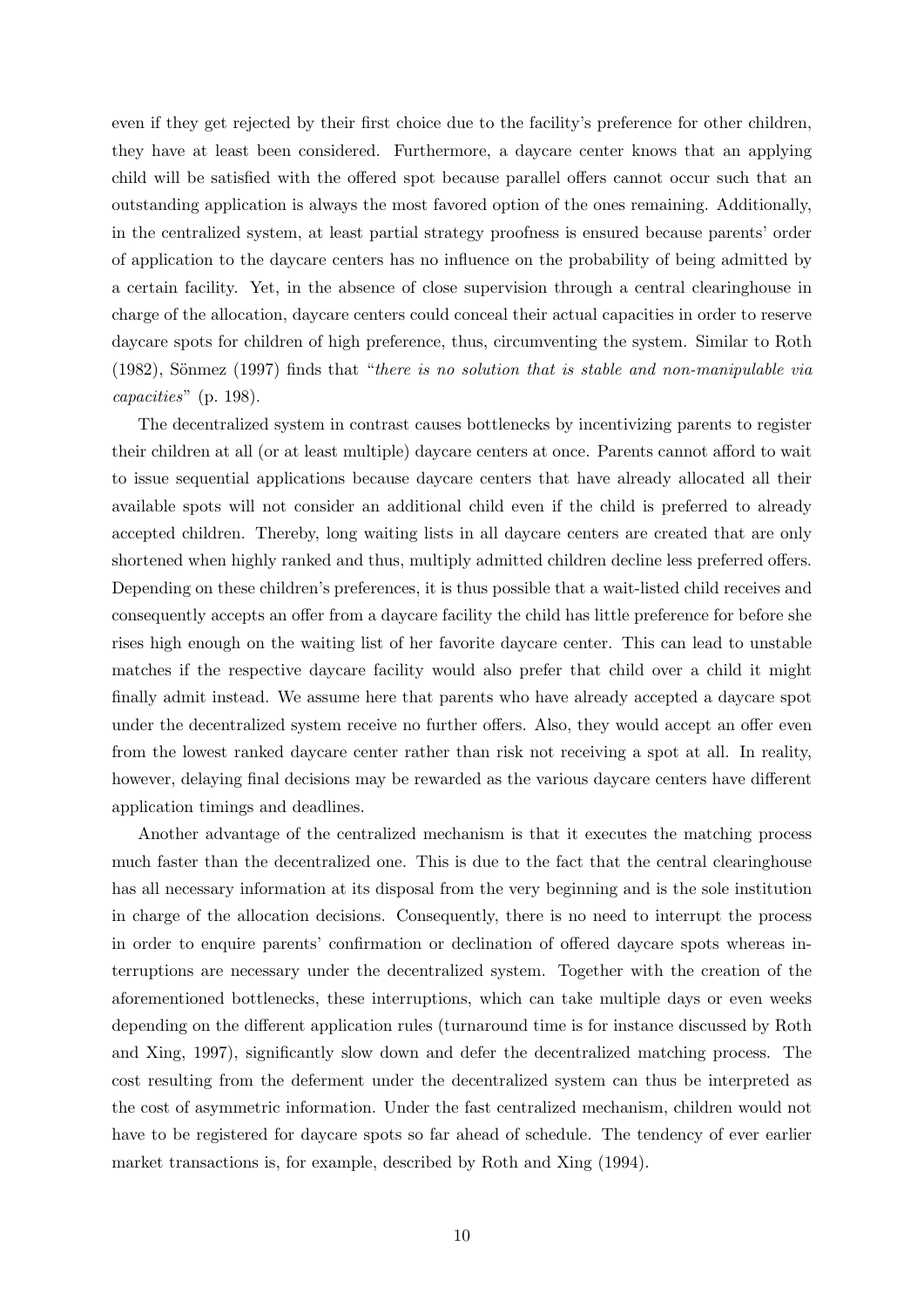The differences in the matching results between our "Basic" and "Random" scenarios, on the one hand, and the "Top" scenario, on the other hand, first off all originate from the fact that the latter scenario produces new bottlenecks since one particular daycare center is favored by most families. Hence, a smaller share of children can be allocated to their first choice daycare center. For a relatively small number of daycare centers, this results in the majority of children being matched to their second choice daycare facilities. In our case of 10 daycare centers these results deviate, however, for the decentralized system.

The main differences between the two systems found in reality can be condensed as follows: a decentralized system leaves the allocation decision principally to the daycare facilities. The higher the children to daycare spots ratio and the less transparent the process is, the larger the daycare centers' bargaining power thereby becomes. The centralized mechanism, on the other hand, also allows parents to claim their preferences. Furthermore, asymmetric information constitutes risk and uncertainty for the daycare facilities and families under the decentralized mechanism. This obstacle is overcome in the centralized system by guaranteeing the exchange of decisive information through the clearinghouse. This results in less administrative effort for the daycare staff, lower search costs for parents, and ensures that spots are no longer blocked via multiple admissions, such that it works faster and more easily. Parents can return sooner to the labor market which in turn reduces their opportunity cost and also economic costs.

Although returns on investment in child care might look small in the short run, they can be large in the long-run. In their study on safeguarding of skilled labor via family policies, Geis and Plünnecke (2013) estimate that if child care was exhaustively provided in Germany, allowing more mothers of children younger than 12 years to work, the supplementary female labor supply could render an additional income tax revenue as well as social security contributions of a maximum of 18 billion EUR a year. This outweighs the forecasted cost of 14 billion EUR per year that would likely be necessary to raise daycare supply to sufficiently high numbers. A more modest assumption in terms of an increase in female labor supply is estimated to result in extra state revenues of only 4 billion EUR a year. However, if fewer mothers demanded daycare, fewer spots in child care would be needed (Geis and Plünnecke, 2013), thus, leading to lower costs.

A similar but more extensive study addressing additional state revenues due to daycare expansion is carried out by Spieß et al. (2002). They do not only take additional income tax revenues and social security contributions into account but also consider the income effects of additional daycare staff as well as lower required spending for mothers on welfare. Furthermore, as Geis and Plünnecke (2013) state, higher investment in early childhood programs will pay off in the long run despite higher short term costs, e.g. due to a better educated work force. In this respect, Heckman and Masterov (2007) declare that the "estimated rate of return to the Perry Preschool Program is 16%. This includes benefits from reduced remediation and reduced crime, as well as the increased earnings of the participant" (p. 488). Finally, firms would also benefit from an expansion of child care when they can count on qualified mothers in their team instead of relying on temporary substitutes.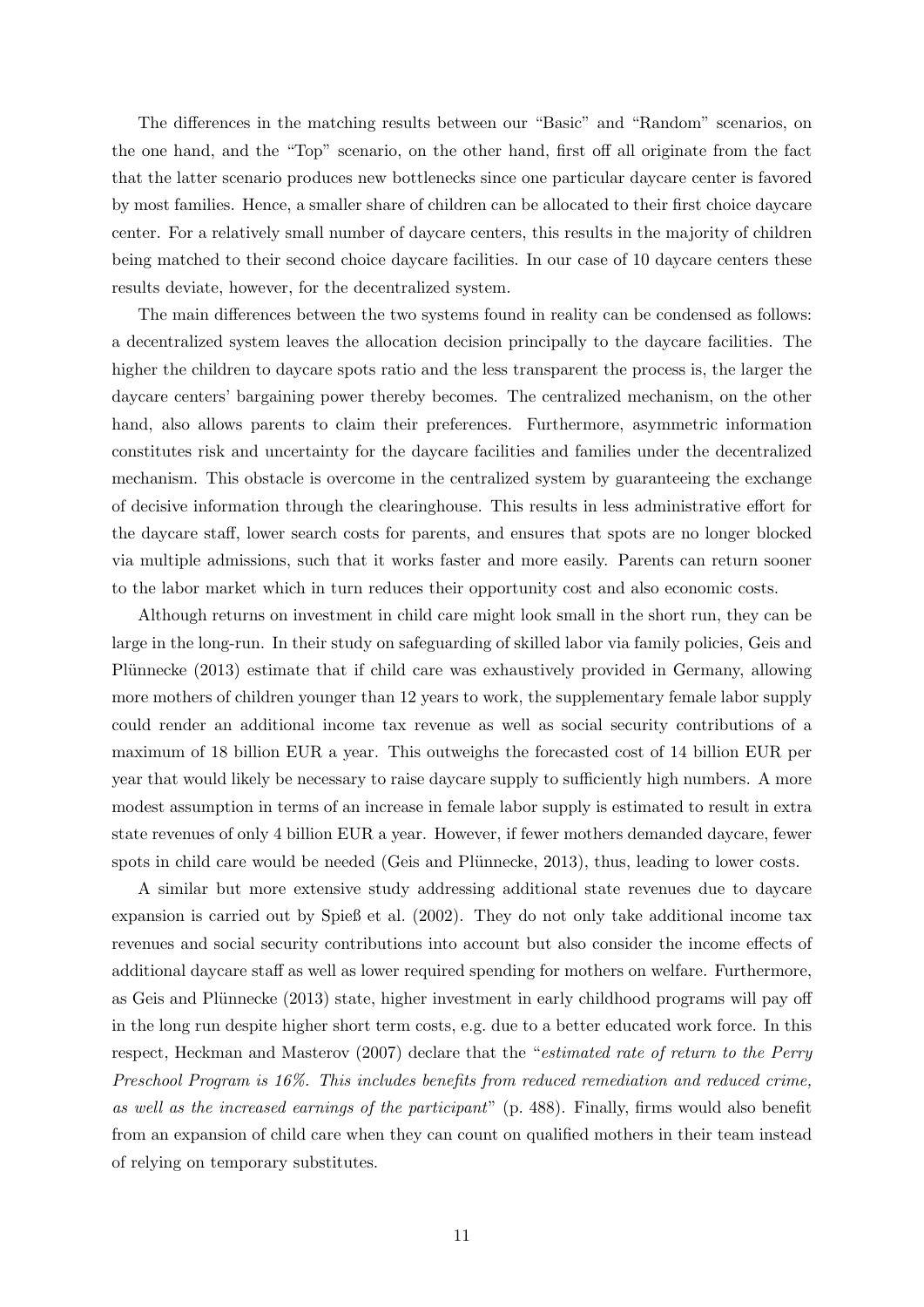#### 7 Conclusion

The scarcity of daycare spots for toddlers in Germany is a big challenge for many working parents. In order to alleviate the shortage and to facilitate the compatibility of job and child care for more parents, the German government has initiated a new law based on which every child between one and three years of age is entitled to daycare supervision for about four to five hours per day from August 1, 2013 onwards. However, inefficient allocation of daycare spots under time constraints can have similar negative effects as undersupply. Thus, utilizing a simulated data set, this paper analyzes whether a centralized allocation mechanism outperforms the decentralized allocation system being frequently used in Germany. Based on our simulations' results, we conclude that the centralized mechanism is much faster to be carried out and accomplishes on average more satisfactory matches due to incorporating all involved parties' preferences early on.

Given that, an efficient allocation system could look like the following: all parents register their children on a website administered by a central clearinghouse. The implementation of such a clearinghouse in the German daycare system is, until now, much more realistic at the community level than at the state level for instance because it is the communities that are in charge of daycare related matters. It would be welcome, however, if centralized allocation was not restricted to community borders, especially in case that parents require a large amount of flexibility. Parents then provide information on the child's name, age, sex, and address and signify whether the child has special supervisory needs (e.g. if the child is disabled or has linguistic and/or social deficiencies). Additionally, the parents can name whether their child already has siblings at a given daycare facility and whether they request that all their children be supervised by the same daycare center. Moreover, the occupational and family situations are of central importance for the allocation order. Parents should also indicate their employers' name and address, their working hours, including the time to commute to and from work, as well as whether they are single parents or whether they live together. Finally, the parents need to specify on what days, for how many hours, and over what period of time their child is to attend daycare. Based on the information provided, the system searches for adequate daycare facilities within a certain radius around the child's home and on the route the parents take to get to their respective work places. The parents and their children are then invited to Open Days in order to get to know the daycare facilities and vice versa. Afterwards, the parents are asked to create a ranking of the suggested daycare facilities which is then saved and submitted to the system.

In order to also take the daycare centers' preferences into account, the staff members have to submit a ranking as well, indicating what children with what characteristics they would prefer, and declare how many daycare spots they have available. However, the daycare facilities' rankings have to be in line with the priority levels such that children whose parents are both working are to be allocated with priority as opposed to children whose parents could also supervise them at home. This condition can be ensured by the fact that a clearinghouse takes care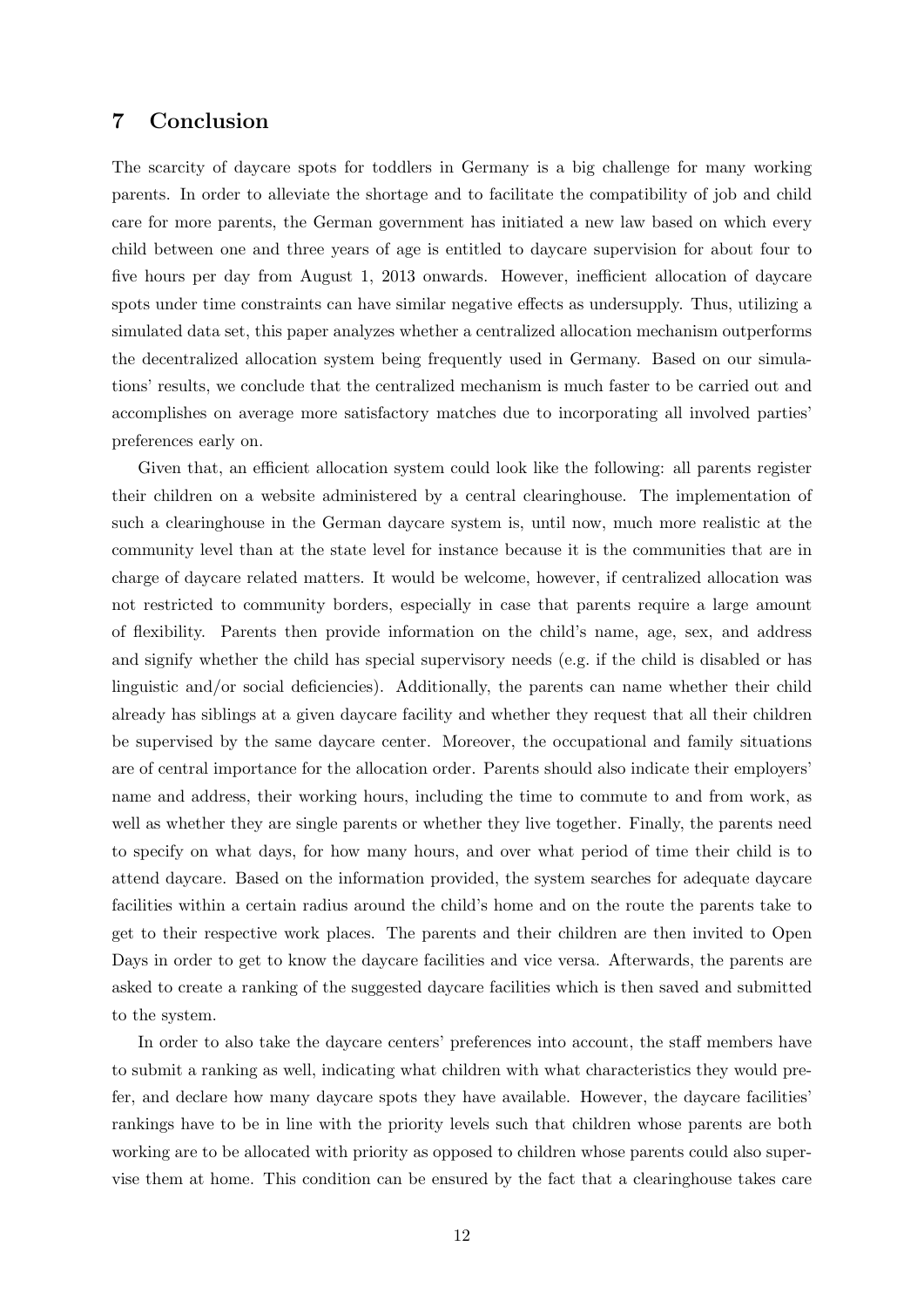of the final allocation and thus receives all child and daycare related information together with the submitted ranking lists. Hence, it would find out immediately if a child with high priority is ranked lower than she ought to be. After a fixed deadline, all applications and rankings are considered and the actual allocation process starts. The applicant-proposing deferred-acceptance algorithm of the centralized mechanism stops when no rejections of children can be issued anymore. Those children who have not been assigned a spot are placed on waiting lists. As some families are still likely to move to other cities after daycare spots have been allocated, some occupied spots may become available again. To take care of such situations, it is reasonable (and possible time-wise due to the fast execution of matching) to conduct another application period. This might, however, jeopardize the concept of stable matches.

As opposed to our static mechanism with merely one time decision making for only one period in total, the matching problem has also been addressed with dynamic approaches (e.g. Kennes et al., 2014; Pereyra, 2013; Kurino, 2014). These dynamic matching models include two or more matching periods. In our opinion, however, switching child care spots in the German daycare system is not very likely due to the severe undersupply (the main point is to have a daycare spot at all), which thus makes the consideration of dynamic occupations of spots redundant in our case.

#### References

- ABDULKADIROGLU, A., P. A. PATHAK, AND A. E. ROTH (2005): "The New York City high school match," American Economic Review, 95(2), 364–367.
- (2009): "Strategy-proofness versus efficiency in matching with indifferences: Redesigning the NYC high school match," American Economic Review, 99(5), 1954–1978.
- ABDULKADIROGLU, A., AND T. SÖNMEZ (2003): "School choice: A mechanism design approach," American Economic Review, 93(3), 729–747.
- Adler, M. A., and A. Brayfield (1997): "Women's work values in unified Germany: Regional differences as remnants of the past," Work and Occupations, 24(2), 245–266.
- BADELT, C., AND P. WEISS (1990): "Specialization, product differentiation and ownership structure in personal social services: The case of nursery schools," Kyklos, 43(1), 69–89.
- Belfield, C. R., M. Nores, S. Barnett, and L. Schweinhart (2006): "The High/Scope Perry Preschool Program: Cost-benefit analysis using data from the age-40 followup," Journal of Human Resources, 41(1), 162–190.
- Berliner Morgenpost (2013): "Was Berliner Eltern für einen Kita-Platz auf sich nehmen," [http://www.morgenpost.de/berlin-aktuell/article118547168/](http://www.morgenpost.de/berlin-aktuell/article118547168/Was-Berliner-Eltern-fuer-einen-Kita-Platz-auf-sich-nehmen.html) [Was-Berliner-Eltern-fuer-einen-Kita-Platz-auf-sich-nehmen.html](http://www.morgenpost.de/berlin-aktuell/article118547168/Was-Berliner-Eltern-fuer-einen-Kita-Platz-auf-sich-nehmen.html), retrieved 05.12.2013.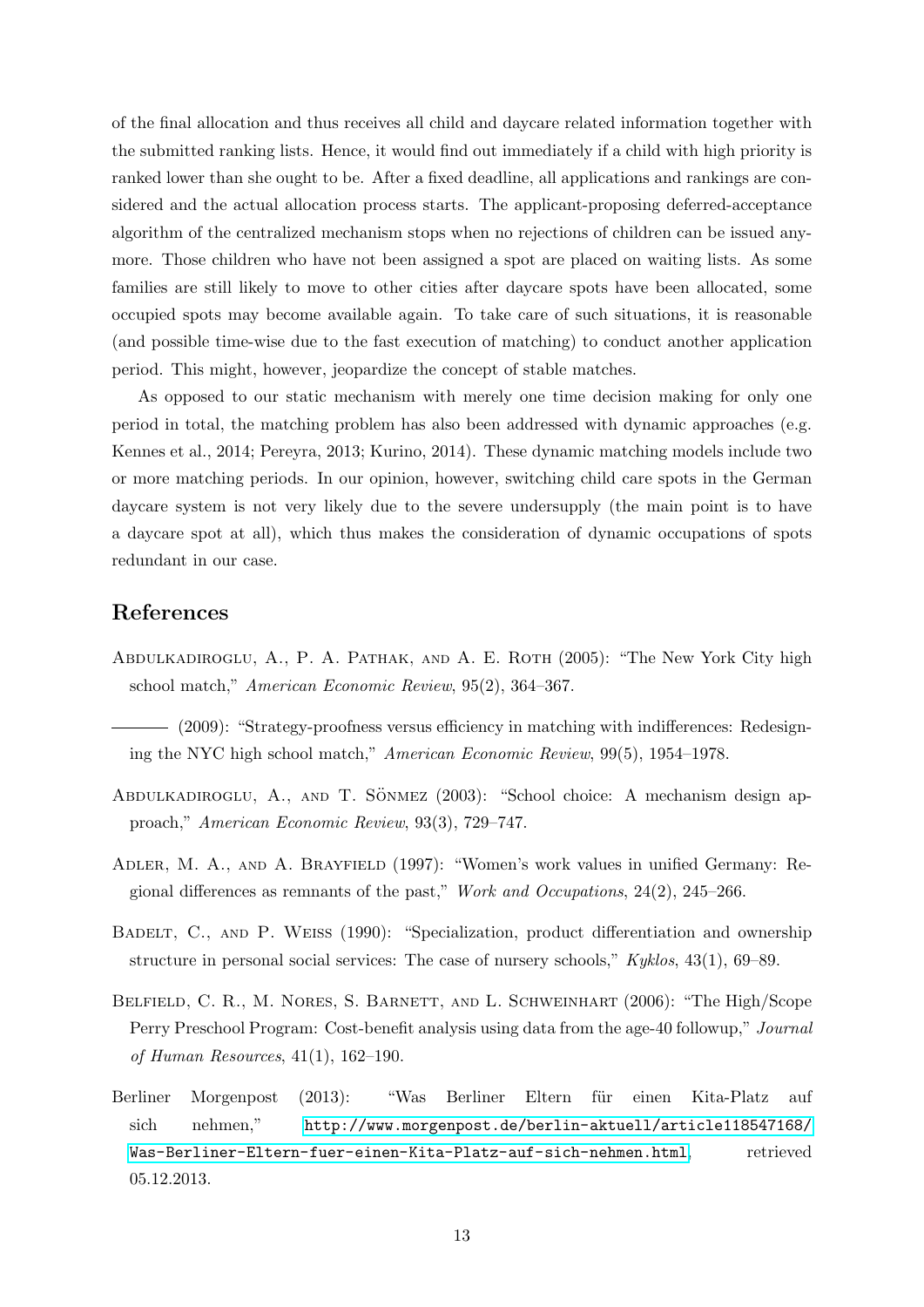- BERLINSKI, S., AND S. GALIANI (2007): "The effect of a large expansion of pre-primary school facilities on preschool attendance and maternal employment," Labour Economics, 14, 665– 680.
- Bonin, H., M. Clauss, I. Gerlach, I. Laß, A. L. Mancini, M.-A. Nehrkorn-Ludwig, V. Niepel, R. Schnabel, H. Stichnoth, and K. Sutter (2013): "Evaluation zentraler ehe- und familienbezogener Leistungen in Deutschland," Gutachten für die Prognos AG.
- BRAUN, S., N. DWENGER, AND D. KÜBLER  $(2010)$ : "Telling the truth may not pay off: An empirical study of centralized university admissions in Germany," The B.E Journal of Economic Analysis & Policy, 10(1), (Advances), Article 22.
- CARLSSON, S., AND S. THOMSEN (2014): "Nicht ausgeschöpfte Potenziale in der Kita-Platzvergabe," Vierteljahreshefte zur Wirtschaftsforschung, 1 (83. Jahrgang), 183–198.
- CHEVALIER, A., AND T. K. VIITANEN (2002): "The causality between female labour force participation and the availability of childcare," Applied Economics Letters, 9, 915–918.
- Department of Youth and Family (2004): "Allgemeine Aufnahmekriterien für Kindertagesstätten in Trägerschaft der Landeshauptstadt Hannover," Hannover.
- Die Welt (2011): "Die Kita-Suche nimmt absurde Züge an," [http://www.welt.de/](http://www.welt.de/regionales/muenchen/article13775772/Die-Kita-Suche-nimmt-absurde-Zuege-an.html) [regionales/muenchen/article13775772/Die-Kita-Suche-nimmt-absurde-Zuege-an.](http://www.welt.de/regionales/muenchen/article13775772/Die-Kita-Suche-nimmt-absurde-Zuege-an.html) [html](http://www.welt.de/regionales/muenchen/article13775772/Die-Kita-Suche-nimmt-absurde-Zuege-an.html), retrieved 05.12.2013.
- Federal Ministry of Family Affairs, Senior Citizens, Women, and Youth (2013): "Vierter Zwischenbericht zur Evaluation des Kinderförderungsgesetzes," Berlin.
- Federal Ministry of Labour and Social Affairs (2015): "Fortschrittsbericht 2014 zum Fachkräftekonzept der Bundesregierung," Berlin.
- Federal Statistical Office (1992): "Datenreport 1992 Zahlen und Fakten über die Bundesrepublik Deutschland," Bonn.
- Federal Statistical Office (2012a): "Kindertagesbetreuung in Deutschland 2012," Wiesbaden.
- Federal Statistical Office (2012b): "Statistiken der Kinder- und Jugendhilfe: Kinder und tätige Personen in Tageseinrichtungen und in öffentlich geförderter Kindertagespflege am 01.03.2012," Wiesbaden.
- FELFE, C., AND R. LALIVE (2012): "Early child care and child development: For whom it works and why," pp. 1–44, Discussionpaper, University St. Gallen.
- GALE, D., AND L. S. SHAPLEY (1962): "College admissions and the stability of marriage," American Mathematical Monthly, 69(1), 9–15.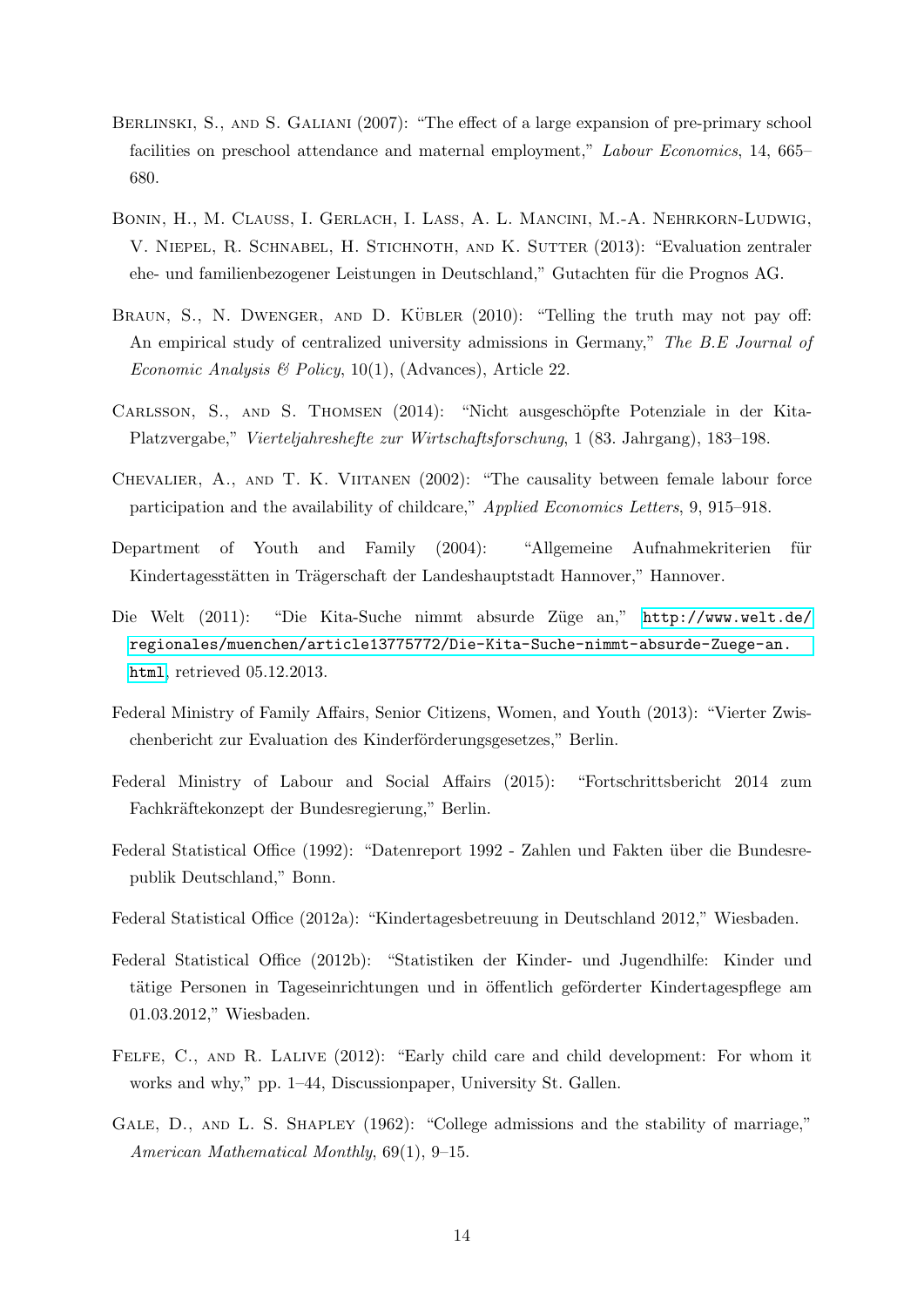- GEIS, W., AND A. PLÜNNECKE (2013): "Fachkräftesicherung durch Familienpolitik," IW-Positionen - Beiträge zur Ordnungspolitik aus dem Institut der deutschen Wirtschaft Köln, 60.
- German Social Code (2013): "§24 SGB VIII: Anspruch auf Förderung in Tageseinrichtungen und Kindertagespflege," Berlin.
- GOUX, D., AND E. MAURIN (2010): "Public school availability for two-year olds and mothers' labour supply," Labour Economics, 17, 951–962.
- HAAN, P., AND K. WROHLICH (2011): "Can child care policy encourage employment and fertility? Evidence from a structural model," Labour Economics, 18, 498–512.
- Hannoversche Allgemeine Zeitung (2015): "Krippenplätze werden knapp,".
- HECKMAN, J. J., AND D. V. MASTEROV (2007): "The productivity argument for investing in young children," Review of Argricultural Economics, 29(3), 446–493.
- Kennes, J., D. Monte, and N. Tumennasan (2014): "The daycare assignment: A dynamic matching problem," American Economic Journal: Microeconomics, 6(4), 362–406.
- Kurino, M. (2014): "House allocation with overlapping generations," American Economic Journal: Microeconomics, 6(1), 258–289.
- MÜLLER, K.-U., C. K. SPIESS, C. TSIASIOTI, K. WROHLICH, E. BÜGELMAYER, L. HAYwood, F. PETER, M. RINGMANN, AND S. WITZKE (2013): "Evaluationsmodul: Förderung und Wohlergehen von Kindern," DIW Berlin: Politikberatung kompakt, 73, Studie im Auftrag der Geschäftsstelle für die Gesamtevaluation ehe- und familienbezogener Maßnahmen und Leistungen in Deutschland, Prognos AG, für das Bundesministerium für Familie, Senioren, Frauen und Jugend und das Bundesministerium der Finanzen.
- OECD (2011): "OECD Family Database," Paris.
- OECD (2012): "Gender equality in education, employment and entrepreneurship," Paris.
- PEREYRA, J. S. (2013): "A dynamic school choice model," Games and Economic Behavior, 80, 100–114.
- ROTH, A. E. (1982): "The economics of matching: Stability and incentives," Mathematics of Operations Research, 7(4), 617–628.
- (1991): "A natural experiment in the organization of entry-level labor markets: Regional markets for new physicians and surgeons in the United Kingdom," American Economic Review, 81(3), 415–440.
- ROTH, A. E., AND X. XING (1994): "Jumping the gun: Imperfections and institutions related to the timing of market transactions," American Economic Review, 84(4), 992–1044.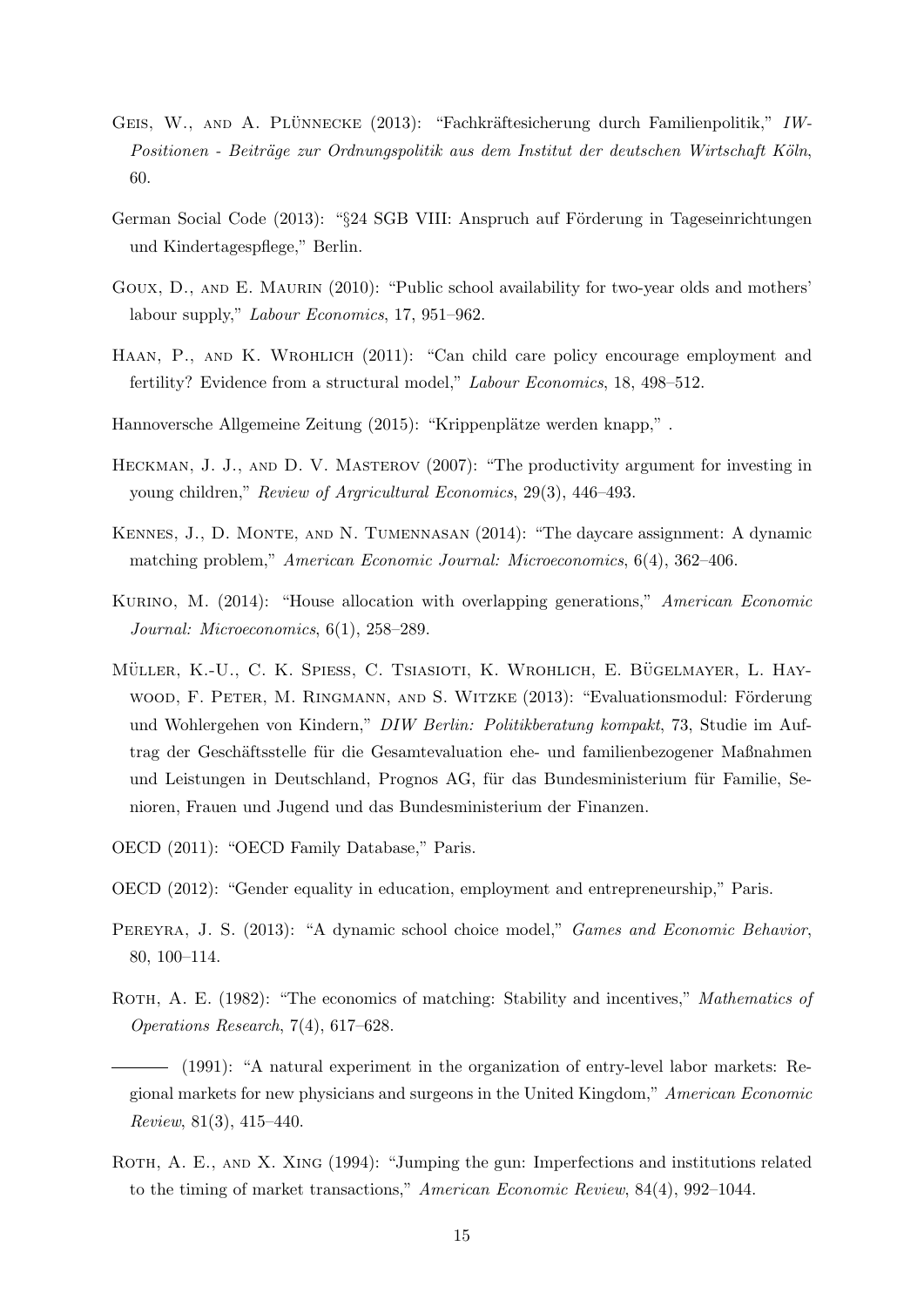(1997): "Turnaround time and bottlenecks in market clearing: Decentralized matching in the market for clinical psychologists," Journal of Political Economy, 105(2), 284–329.

- SCHÜTZ, G., H. W. URSPRUNG, AND L. WÖSSMANN (2008): "Education policy and equality of opportunity,"  $Kyklos, 61(2), 279-308$ .
- SÖNMEZ, T. (1997): "Manipulation via capacities in two-sided matching markets," *Journal of* Economic Theory, 77, 197–204.
- SPIESS, C. K., J. SCHUPP, M. GRABKA, J. P. HAISKEN-DE NEW, H. JAKOBEIT, AND G. WAGNER (2002): "Abschätzung der (Brutto-)Einnahmeeffekte öffentlicher Haushalte und der Sozialversicherungsträger bei einem Ausbau von Kindertageseinrichtungen," Berlin.

#### Appendix: Description of the survey

Our investigations, that consisted in interviews mostly by phone but also by mail, between December 2012 and June 2013 of more than 50 municipalities in Germany's largest cities with more than 120.000 inhabitants indicated that in about 70% of all cases a form of decentralized allocation is used. We base our categorization into "centralized" and "decentralized" on the following issues whereby we regard the first question as the most decisive one:

- 1. Is there any independent institution (neither parents nor daycare staff) that has an overview over completed contracts between families and daycare centers such that in case of multiple admissions a child can be automatically taken off of the waiting lists of less preferred daycare facilities?
- 2. Are children's applications centrally registered?
- 3. Are all available and occupied spots in state-run (that is, publicly operated and financed) daycare facilities centrally recorded?
- 4. Is there a fixed application deadline by which all children have to be registered?

As these questions have been answered differently even within groups of municipalities with systems that could be classified as centralized or decentralized respectively, a clear-cut differentiation into either category is rather complicated. Thus, we need to rely on relatively broad generalizations.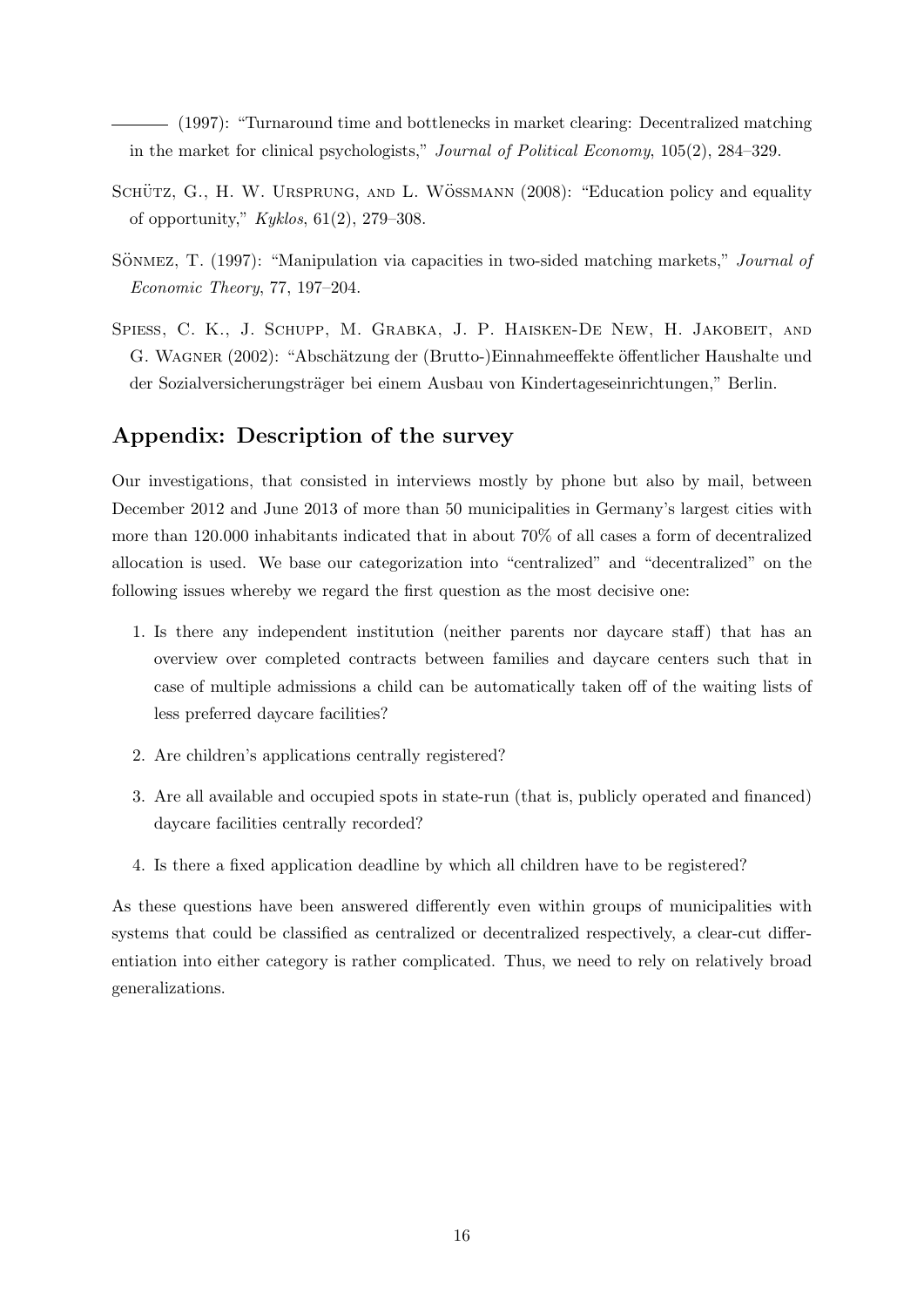# Tables

| Federal<br><b>State</b> | City                                 | Independent<br>co-ordinating<br>$\operatorname{institution}$ | Central<br>applica-<br>tion<br>of<br>children | Central reg-<br>istration<br>of<br>spots | Fixed ap-<br>plication<br>deadline | <b>System</b> |
|-------------------------|--------------------------------------|--------------------------------------------------------------|-----------------------------------------------|------------------------------------------|------------------------------------|---------------|
| Schleswig-              | Kiel                                 | no                                                           | $\mathbf{no}$                                 | no                                       | $\mathbf{no}$                      | decentral.    |
| Holstein                | Lübeck                               | $\mathbf{n}\mathbf{o}$                                       | $\mathop{\mathrm{no}}$                        | yes                                      | $\mathbf{n}\mathbf{o}$             | decentral.    |
| Hamburg                 | Hamburg                              | no                                                           | no                                            | no                                       | no                                 | decentral.    |
| Lower-                  | Hanover                              | no                                                           | no                                            | no                                       | no                                 | decentral.    |
| Saxony                  | Braunschweig                         | no                                                           | yes                                           | yes                                      | yes                                | decentral.    |
|                         | Osnabrück                            | $\mathbf{n}\mathbf{o}$                                       | $\mathbf{no}$                                 | no                                       | yes                                | decentral.    |
|                         | Oldenburg                            | $\operatorname{no}$                                          | no                                            | no                                       | yes                                | decentral.    |
|                         | Wolfsburg                            | no                                                           | no                                            | no                                       | no                                 | decentral.    |
|                         | Göttingen                            | yes                                                          | yes                                           | yes                                      | $\mathbf{n}$                       | central.      |
| <b>Bremen</b>           | <b>Bremen</b>                        | $\mathbf{no}$                                                | $\mathop{\mathrm{no}}$                        | $\mathbf{n}\mathbf{o}$                   | yes                                | decentral.    |
| North Rhine-            | Cologne                              | yes                                                          | yes                                           | yes                                      | no                                 | central.      |
| Westphalia              | Düsseldorf                           | $\mathbf{n}\mathbf{o}$                                       | yes                                           | $\mathop{\mathrm{no}}$                   | yes                                | decentral.    |
|                         | Dortmund                             | $\mathbf{n}\mathbf{o}$                                       | $\mathop{\mathrm{no}}$                        | no                                       | $\mathbf{n}\mathbf{o}$             | decentral.    |
|                         | Duisburg                             | no                                                           | no                                            | no                                       | no                                 | decentral.    |
|                         | Bochum                               | $\mathbf{no}$                                                | $\operatorname{no}$                           | yes                                      | $\mathbf{n}\mathbf{o}$             | decentral.    |
|                         | Wuppertal                            | yes                                                          | yes                                           | yes                                      | $\mathbf{n}\mathbf{o}$             | central.      |
|                         | Bonn                                 | yes                                                          | yes                                           | yes                                      | yes                                | central.      |
|                         | Bielefeld                            | no                                                           | $\mathbf{no}$                                 | no                                       | no                                 | decentral.    |
|                         | Münster                              | $\mathbf{n}\mathbf{o}$                                       | no                                            | no                                       | yes                                | decentral.    |
|                         | Mönchengl.                           | yes                                                          | yes                                           | no                                       | no                                 | central.      |
|                         | Gelsenkirchen                        | $\mathbf{no}$                                                | $\mathbf{n}\mathbf{o}$                        | yes                                      | $\mathbf{n}\mathbf{o}$             | decentral.    |
|                         | Krefeld                              | yes                                                          | yes                                           | yes                                      | no                                 | central.      |
|                         | Oberhausen                           | $\mathbf{n}\mathbf{o}$                                       | $\mathbf{no}$                                 | yes                                      | no                                 | decentral.    |
|                         | Hagen                                | yes                                                          | yes                                           | yes                                      | yes                                | central.      |
|                         | Hamm                                 | no                                                           | no                                            | no                                       | no                                 | decentral.    |
|                         | Mülheim                              | $\operatorname{no}$                                          | $\rm {no}$                                    | yes                                      | yes                                | decentral.    |
|                         | Herne                                | no                                                           | $\mathbf{no}$                                 | yes                                      | yes                                | decentral.    |
|                         | Leverkusen                           | $\mathbf{no}$                                                | $\operatorname{no}$                           | no                                       | $\mathop{\mathrm{no}}$             | decentral.    |
|                         | Solingen                             | $\mathbf{no}$                                                | $\mathbf{no}$                                 | yes                                      | $\mathbf{n}\mathbf{o}$             | decentral.    |
|                         | Paderborn                            | $\mathbf{no}$                                                | $\operatorname{no}$                           | yes                                      | no                                 | decentral.    |
| Hesse                   | Frankfurt<br>$\mathrm{a.M.}$         | $\operatorname{no}$                                          | $\operatorname{no}$                           | no                                       | yes                                | decentral.    |
|                         | Wiesbaden                            | $\operatorname{no}$                                          | $\operatorname{no}$                           | $\operatorname{no}$                      | no                                 | decentral.    |
|                         | Kassel                               | $\operatorname{no}$                                          | $\operatorname{no}$                           | yes                                      | no                                 | decentral.    |
|                         | $\label{eq:1} {\rm {\bf Darmstadt}}$ | $\rm{no}$                                                    | $\rm{no}$                                     | $\rm{no}$                                | $\rm {no}$                         | decentral.    |

|  |  |                                                      |  | Table 1: Daycare spot allocation systems in Germany's largest |  |
|--|--|------------------------------------------------------|--|---------------------------------------------------------------|--|
|  |  | cities with 120.000 inhabitants or more <sup>*</sup> |  |                                                               |  |

Continued on next page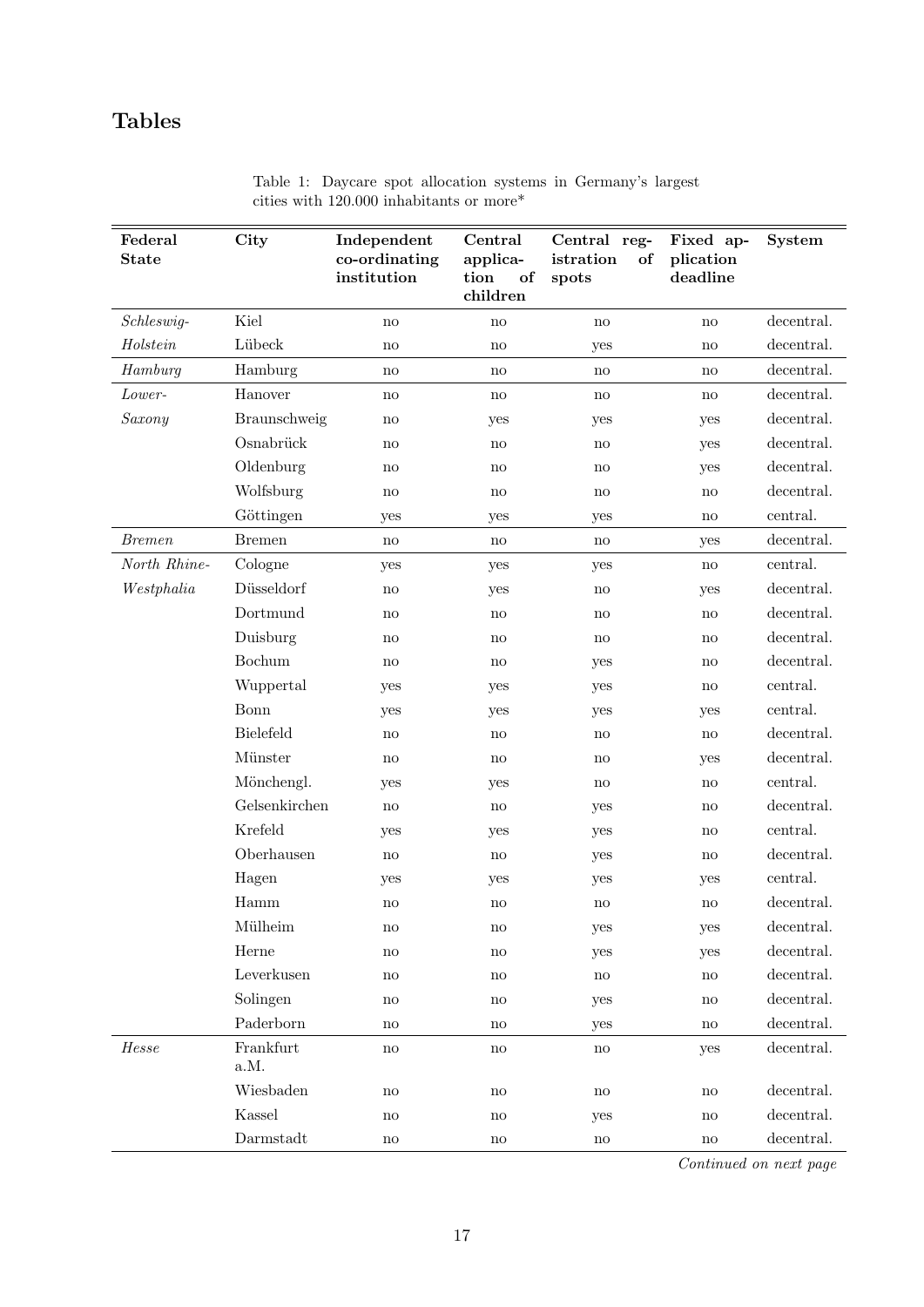| Continued from previous page |  |  |
|------------------------------|--|--|
|                              |  |  |

| Federal<br><b>State</b>               | City              | Independent<br>co-ordinating<br>institution | Central<br>applica-<br>tion<br>of<br>children |     | Fixed ap-<br>plication<br>deadline | System     |
|---------------------------------------|-------------------|---------------------------------------------|-----------------------------------------------|-----|------------------------------------|------------|
|                                       | Offenbach<br>a.M. | yes                                         | yes                                           | yes | yes                                | central.   |
| Rh ineland<br>Palatinate              | Mainz             | yes                                         | yes                                           | yes | no                                 | central.   |
| Saarland                              | Saarbrücken       | no                                          | $\mathbf{no}$                                 | yes | no                                 | decentral. |
| Baden-                                | Stuttgart         | no                                          | yes                                           | yes | yes                                | decentral. |
| Wuerttem-                             | Karlsruhe         | yes                                         | no                                            | yes | yes                                | central.   |
| berg                                  | Freiburg          | yes                                         | yes                                           | yes | yes                                | central.   |
|                                       | Heidelberg        | no                                          | no                                            | no  | no                                 | decentral. |
|                                       | Heilbronn         | no                                          | no                                            | yes | yes                                | decentral. |
|                                       | Ulm               | no                                          | no                                            | no  | no                                 | decentral. |
|                                       | Pforzheim         | yes                                         | yes                                           | yes | yes                                | central.   |
| Bavaria                               | Munich            | no                                          | no                                            | no  | yes                                | decentral. |
|                                       | Nuremberg         | no                                          | no                                            | no  | yes                                | decentral. |
|                                       | Augsburg          | no                                          | no                                            | no  | yes                                | decentral. |
|                                       | Regensburg        | no                                          | no                                            | no  | $\mathbf{n}\mathbf{o}$             | decentral. |
|                                       | Würzburg          | no                                          | no                                            | yes | no                                 | decentral. |
|                                       | Ingolstadt        | no                                          | no                                            | no  | yes                                | decentral. |
| $Mechlenburg-$<br>Hither<br>Pomerania | Rostock           | no                                          | no                                            | no  | no                                 | decentral. |
| Saxony-                               | Halle             | yes                                         | yes                                           | yes | no                                 | central.   |
| Anhalt                                | Magdeburg         | yes                                         | yes                                           | yes | no                                 | central.   |
| <b>Brandenburg</b>                    | Potsdam           | no                                          | no                                            | no  | no                                 | decentral. |
| <b>Berlin</b>                         | Berlin            | no                                          | yes                                           | no  | no                                 | decentral. |
| Saxony                                | Leipzig           | yes                                         | yes                                           | yes | no                                 | central.   |
|                                       | Dresden           | yes                                         | yes                                           | yes | no                                 | central.   |
|                                       | Chemnitz          | yes                                         | yes                                           | yes | yes                                | central.   |

\*Note: We had no information on the cities Essen, Aachen, Neuss, Ludwigshafen, Mannheim, and Erfurt.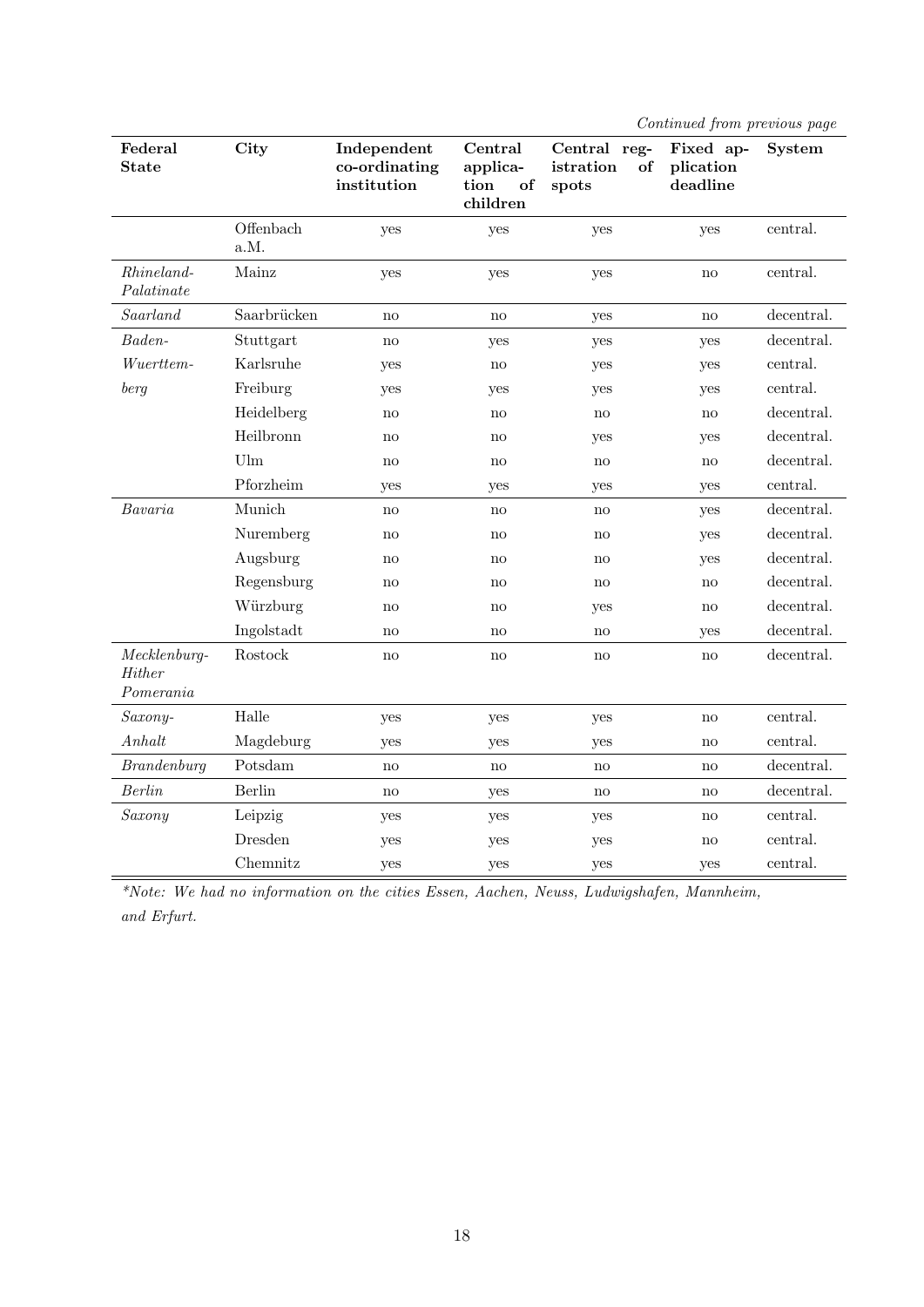| Variable name                                          | Description                                                                                                                                                    | Value/Type                                                                                                                    | Comment                                                                                            |  |
|--------------------------------------------------------|----------------------------------------------------------------------------------------------------------------------------------------------------------------|-------------------------------------------------------------------------------------------------------------------------------|----------------------------------------------------------------------------------------------------|--|
| Panel A                                                |                                                                                                                                                                |                                                                                                                               |                                                                                                    |  |
| id number                                              | identifier for children, tie<br>breaker <sup>11</sup> in case day-<br>care centers are indif-<br>ferent between children<br>(inducing strict prefer-<br>ences) | discrete interval $\left[1, \right]$<br>n<br>with $n = 100$                                                                   | can be assigned based on<br>"first come, first served<br>basis" or randomly                        |  |
| priority $level12$                                     | splits children into eight<br>groups based on occupa-<br>tional situation of their<br>parents                                                                  | discrete interval $[0, 7]$ ,<br>0: highest priority <sup>13</sup><br>$\dddotsc$<br>7: lowest priority <sup>14</sup>           | U[0, 7]                                                                                            |  |
| distance                                               | measures the<br>distance<br>from a child's home to<br>every daycare center in<br>km                                                                            | continuous interval<br>[0, 10]                                                                                                | $U[0, 10]$ , in agglomera-<br>tion scenario "Top" the<br>distance to Daycare 1 is<br>divided by 10 |  |
| personality rating                                     | indicates how a given<br>daycare center specifi-<br>cally rates a child's per-<br>sonality <sup>15</sup>                                                       | discrete interval $[0, 5]$ ,<br>$0:$ highest rating<br>5: lowest rating                                                       | U[0,5]                                                                                             |  |
| sibling                                                | indicates whether a child<br>already has a sibling(s)<br>at a given daycare cen-<br>$\mathrm{ter}^{16}$                                                        | dummy variable $[0, 1]$ ,<br>$0:$ no sibling present<br>1: sibling present                                                    | U[0,1]                                                                                             |  |
| choice<br>(family's)<br>preference)                    | shows which daycare fa-<br>cility a family nominates<br>as first choice, second<br>choice, etc.<br>depending<br>on distance <sup>17</sup>                      | discrete interval $[1, n]$<br>with $n = 3$ or $n = 5$<br>or $n = 10$ , based on how<br>many daycare centers are<br>considered | merely reflects a ranking<br>of the distances to the<br>daycare facilities                         |  |
| (daycare<br>ranking<br>facility's<br>prefer-<br>ences) | children's posi-<br>shows<br>tions on the different<br>daycare centers' ranking<br>lists and order of spot of-<br>fering                                       | discrete interval starting<br>with 1 as highest rank<br>(followed by lower ranks)                                             | defined on the basis of<br>daycare centers' prefer-<br>ences over child charac-<br>teristics       |  |
|                                                        |                                                                                                                                                                |                                                                                                                               | $Ocon$ inizial and name name                                                                       |  |

Table 2: Data description of the variables used

Continued on next page

<sup>&</sup>lt;sup>11</sup>Single tie breaking is applied, if necessary, such that each child has the same initial id that is drawn on for tie breaking at every daycare center, a concept addressed by Abdulkadiroglu et al. (2009).

 $12$  according to the "General admission criteria for daycare facilities with the city of Hanover as the funding body" by the Department of Youth and Family (2004)

<sup>&</sup>lt;sup>13</sup>A child lives with a single parent.

<sup>14</sup>Both parents are at home and neither one is able to work.

<sup>&</sup>lt;sup>15</sup>This subconscious and very subjective rating by the staff is unobservable for the parents.

<sup>&</sup>lt;sup>16</sup>If a child already has a sibling at a daycare facility, the facility will prefer this child over a child with no present siblings. We further assume that parents nominate a center as first choice, if a child's sibling is already enrolled there. Thus, if no sibling is enrolled in the favorite daycare facility, then there will also be no sibling enrolled in any other facility.

<sup>&</sup>lt;sup>17</sup>We assume that the closer a daycare center is located to a child's home, the higher the parents' preference for this facility becomes. This is designed in line with daycare staff's preferences for children living near by.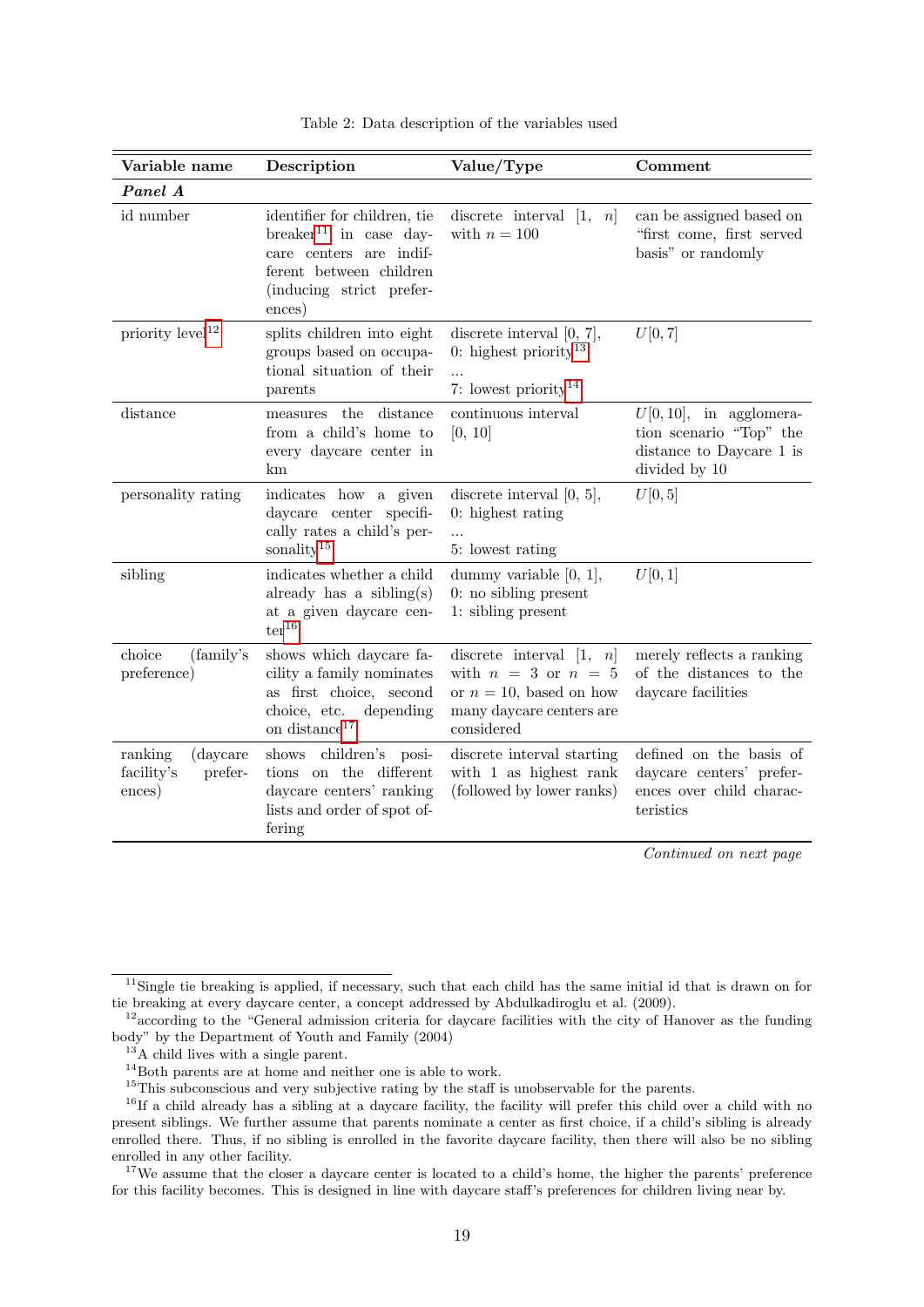Continued from previous page

| Variable name                           | Description                                                                                                 | Value/Type                                                                                                      | Comment |  |  |  |  |  |  |  |
|-----------------------------------------|-------------------------------------------------------------------------------------------------------------|-----------------------------------------------------------------------------------------------------------------|---------|--|--|--|--|--|--|--|
|                                         | Panel B - The "Random" Scenario                                                                             |                                                                                                                 |         |  |  |  |  |  |  |  |
| 3<br>random<br>with<br>daycare centers  | simulates whether a child<br>applies to only two in-<br>stead of all three daycare<br>facilities            | dummy variable $[0, 1]$ ,<br>$0:$ keep all choices<br>1: delete choice 3                                        | U[0,1]  |  |  |  |  |  |  |  |
| random<br>with<br>5<br>daycare centers  | whether<br>simulates<br>a<br>child applies to only<br>three/four instead of all<br>five daycare facilities  | discrete interval $[0, 2]$ ,<br>$0:$ keep all choices<br>1: delete choice 5<br>2: delete choices $4-5$          | U[0,2]  |  |  |  |  |  |  |  |
| random<br>with<br>10<br>daycare centers | simulates whether a child<br>applies to only $\dot{s}$ ix/eight<br>instead of all ten daycare<br>facilities | discrete interval $[0, 2]$ ,<br>$0:$ keep all choices<br>1: delete choices $9-10$<br>$2:$ delete choices $7-10$ | U[0,2]  |  |  |  |  |  |  |  |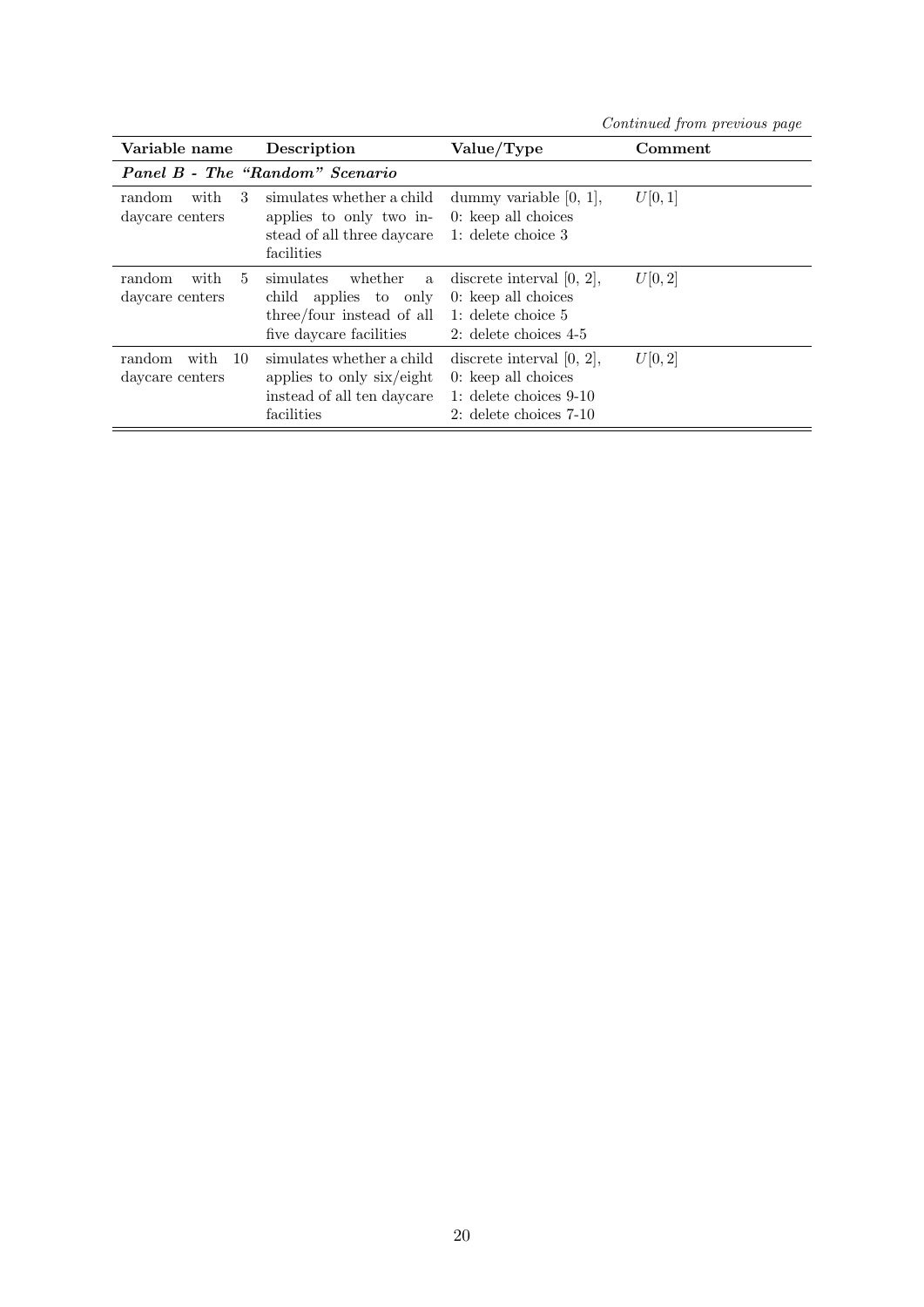| 3 Daycare centers                |            |          |            |          |            |          |            |  |
|----------------------------------|------------|----------|------------|----------|------------|----------|------------|--|
| 50 spots<br>65 spots<br>90 spots |            |          |            |          |            |          |            |  |
| $Scenario*$                      | Choice $i$ | Central. | Decentral. | Central. | Decentral. | Central. | Decentral. |  |
| <b>Basic</b>                     | First      | 93.6     | 84.6       | 94.3     | 87.1       | 94.8     | 88.3       |  |
|                                  | Second     | 6.4      | 10.0       | 5.7      | 8.3        | 5.2      | 7.6        |  |
|                                  | Third      | 0.0      | 5.4        | 0.0      | 4.6        | 0.0      | 4.1        |  |
| $\rm Random1$                    | First      | 93.6     | 86.7       | 94.3     | 88.7       | 94.8     | 89.5       |  |
|                                  | Second     | 6.4      | 10.6       | 5.7      | 8.8        | 5.2      | 8.3        |  |
|                                  | Third      | 0.0      | 2.8        | 0.0      | 2.4        | 0.0      | 2.2        |  |
| Top <sup>2</sup>                 | First      | 42.3     | 41.4       | 44.0     | 43.1       | 43.3     | 42.6       |  |
|                                  | Second     | 57.7     | 45.4       | 56.0     | 45.0       | 56.2     | 47.5       |  |
|                                  | Third      | 0.0      | 13.2       | 0.0      | 11.9       | 0.0      | 9.9        |  |

Table 3: Share of allocated children matched to their  $i^{th}$  choice child care center (in %, rounded to one decimal, means of 200 replications)

 $1$  Some children do not apply to all 3 daycare facilities but only to 2.

<sup>2</sup> Daycare center 1 lies in a crowded area and is thus the closest/favorite one for most children.

| 5 Daycare centers   |            |          |            |          |            |          |            |  |
|---------------------|------------|----------|------------|----------|------------|----------|------------|--|
|                     |            |          | 50 spots   |          | 65 spots   | 90 spots |            |  |
| Scenario*           | Choice $i$ | Central. | Decentral. | Central. | Decentral. | Central. | Decentral. |  |
| <b>Basic</b>        | First      | 91.3     | 75.7       | 92.3     | 77.2       | 92.6     | 80.8       |  |
|                     | Second     | 8.7      | 10.6       | 7.7      | $10.5$     | 6.7      | 9.0        |  |
|                     | Third      | 0.0      | 6.4        | 0.0      | $5.9\,$    | 0.0      | 4.9        |  |
|                     | Fourth     | 0.0      | 4.3        | 0.0      | $3.8\,$    | 0.0      | $3.0\,$    |  |
|                     | Fifth      | 0.0      | 3.1        | 0.0      | $2.6\,$    | $0.0\,$  | $2.3\,$    |  |
| Random <sup>1</sup> | First      | 91.3     | 78.2       | 92.3     | 79.4       | 92.6     | 82.4       |  |
|                     | Second     | 8.7      | 11.2       | 7.7      | 11.0       | 6.7      | 9.1        |  |
|                     | Third      | 0.0      | $6.5\,$    | 0.0      | $5.8\,$    | 0.0      | $5.3\,$    |  |
|                     | Fourth     | 0.0      | $3.3\,$    | 0.0      | 3.1        | 0.0      | $2.6\,$    |  |
|                     | Fifth      | 0.0      | $0.8\,$    | 0.0      | 0.6        | 0.0      | 0.7        |  |
| Top <sup>2</sup>    | First      | 38.8     | 35.2       | 38.6     | 35.0       | 37.8     | $35.3\,$   |  |
|                     | Second     | 61.2     | 34.2       | 61.3     | 36.9       | 59.8     | 40.9       |  |
|                     | Third      | 0.0      | 15.6       | 0.0      | 14.8       | 0.0      | 12.6       |  |
|                     | Fourth     | 0.0      | 8.9        | 0.0      | 8.3        | 0.0      | 6.8        |  |
|                     | Fifth      | 0.0      | $6.2\,$    | 0.0      | 5.0        | 0.0      | 4.3        |  |

 $\frac{1}{1}$  Some children do not apply to all 5 daycare facilities but only to 3 or 4.

<sup>2</sup> Daycare center 1 lies in a crowded area and is thus the closest/favorite one for most children.